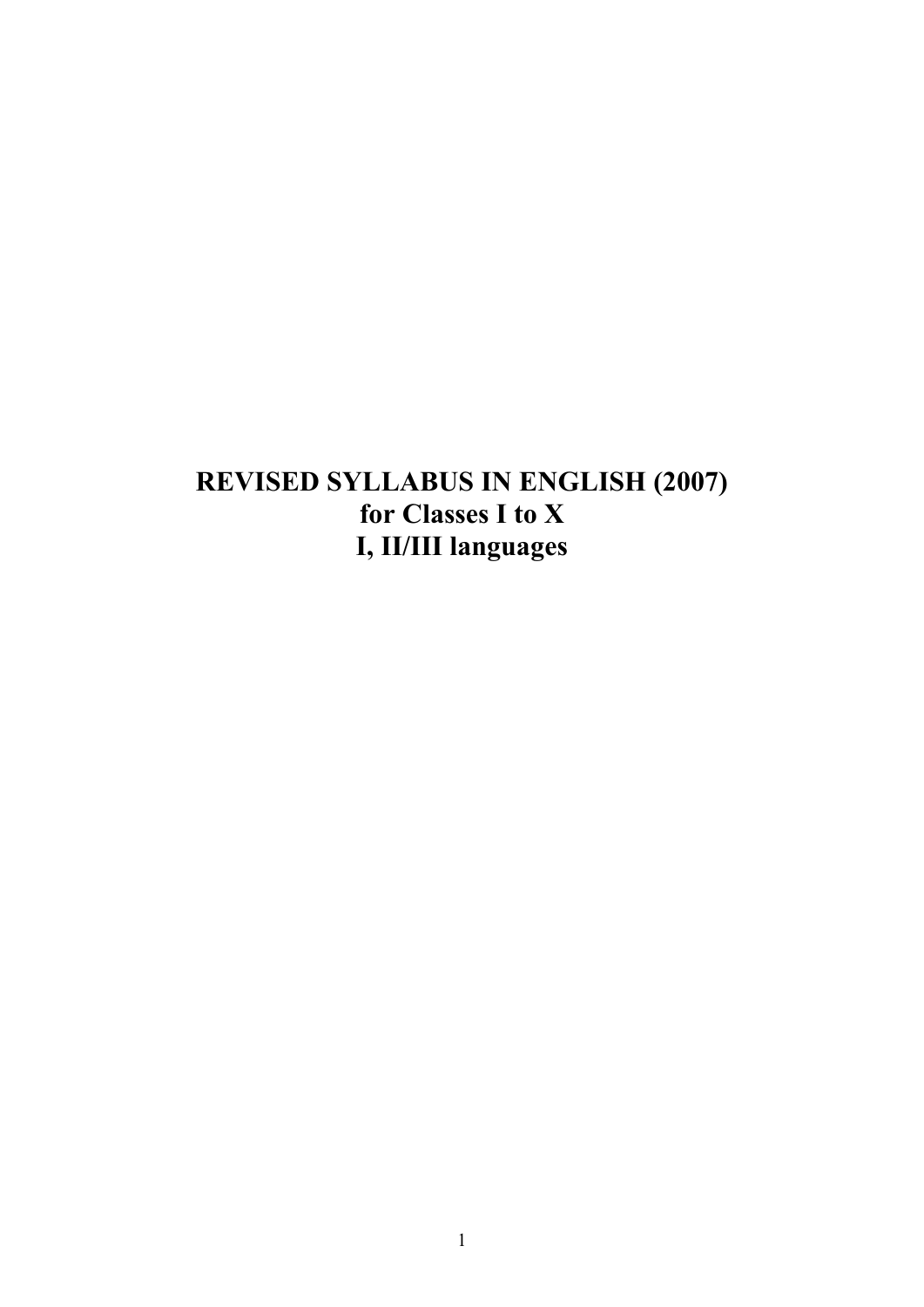## **Introduction**

The National Curriculum Framework (2005), a document produced by the NCERT, New Delhi, starts by stressing the acutely felt need for teaching English to school children more effectively and more widely than has been done so far. The NCF spells out the two-fold goals of a language curriculum. They are, first, "the attainment of a basic proficiency as an instrument of interpersonal communication, and secondly, as a vehicle of abstract thought and knowledge acquisition." These two are the dominant objectives in the realization of which the English syllabus is sought to be revised in Karnataka. However, after studying the existing syllabus (2002) it was decided that all the salutary features of that syllabus should be adhered to.

The NCF discusses the state of English Language teaching in the country in detail. The views expressed therein and the views of other experts are summarized below.

There has always been dissatisfaction with the teaching of English in India: The NCF says that English must be taught more widely and more effectively than has been done before.

On the status of English among Indian languages the NCF says- "English in India is no longer a language of the colonial masters. In some important domains of activity it has become a part of the Indian multilingual repertoire. In a variety of ways it has enriched Indian languages."

"English plays an important role in the domains of education, administration, business and political relations, judiciary, industry etc. and is therefore a passport to social mobility, higher education and better job opportunities."

"In urban India it is very common to see young people code-mixing and codeswitching between English and Indian languages.<sup>1</sup> It is indeed unfortunate that English has so far remained associated with the rich and upper-middleclass elite. It should be the effort of the Indian Educational System to teach English to every Indian child, and to ensure that he/she gets high level of proficiency in it and not suffer discrimination for lack of it.

On the starting of English at an earlier level of schooling the NCF says-

"The demand for English at the initial stage of schooling is evident in the mushrooming of private English medium schools and in the early introduction of English as a subject across the states/UTs of the country. Though the problems of feasibility and preparedness are still to be solved satisfactorily, there is a general expectation that the educational system must respond to people's aspirations and need for English. Within the eight years of education guaranteed to every child, it should be possible in the span of 5 years to ensure basic English language proficiency including basic literacy skills of reading and writing." Accordingly in Karnataka, English has been introduced from class I from the year 2007-08. However, in classes 1-4 the major focus is to provide exposure to English in a stress free atmosphere. For four years children are just exposed to English through stories, games, TPR activities, rhymes and dialogue practice activities. English is not an examination subject in these classes. Even now formal learning of English begins at class V. But it is hoped that the exposure students get in classes 1-4 will make learning in class V an enjoyable job.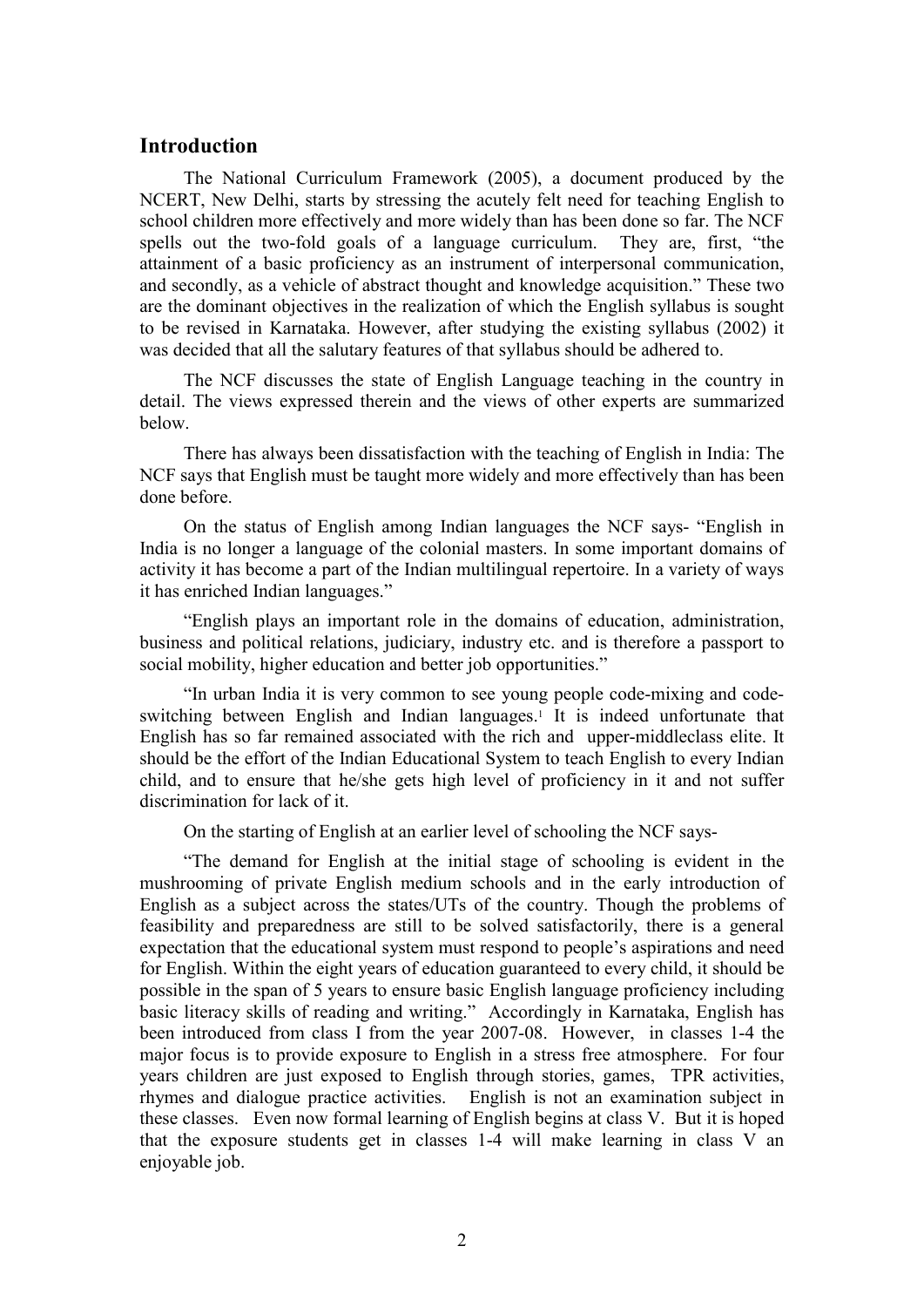Introducing of English in classes 1-4 has important implications for the designing of syllabus for classes V to X. The concept of learner at class V entry level has to be defined and considered for planning inputs. A major part in bringing about such changes will be the responsibility of the textbook writer, for it is ultimately the textbook that reaches the teacher and becomes, for the most part, his one and the only resource. Elaborate suggestions have been given for the textbook writers to bring these changes efficiently.

The textbook will have to be transparent enough to convince the teacher that its concepts of language learning/acquisition are sound. There is something like the 'teacher's sense of plausibility', and it is important to influence it. In Dr. N.S. Prabhu's words, " If the teacher's sense of plausibility is engaged in a teaching activity, then that activity succeeds. If not, then it becomes a mere routine. When a new perception (a 'totally fresh approach') is proposed, the teacher's existing perceptions of good pedagogy may begin to interact with the newly proposed one and be influenced by it. The teacher's attitude to the 'Pedagogic change' should become positive. But for this to happen, the new perception of good teaching has to be powerful, well-articulated, and, of course, accessible to teachers," (Second Language Pedagogy 1987) The responsibility to make the new perceptions of teaching accessible to teachers will fall on the shoulder's of the textbook-writer.

The NCF suggests ways and means of improving the teaching and learning of English in the elementary and secondary stages:

"The teaching and learning of English today is characterized by the diversity of schools and linguistic environments, and by the systemically pervasive classroom procedures for teaching a textbook for success in the examination. The emphasis should be on teaching language use in meaningful contexts. For the majority of our learners what is needed is a basic, or fundamental competence in the target language. From the research in language learning we know that children have an innate ability to construct grammatical systems. What we need to do in the classrooms, and to the extent possible outside them, is to create socio-cultural contexts that would encourage children to participate actively in understanding and creating appropriate communicative practices. If these considerations inform the new textbooks, they are bound to look different. It would be largely unnecessary, and futile to teach isolated grammatical items to students. Grammars would emerge from an active engagement in input rich communicative practices. Methodologies (such as the whole language, the task-based and the comprehensible input approaches) aim at exposure to the language in meaning-focused situations so as to trigger the formation of language system by the learner."

"Input rich communicational environments are a prerequisite to language learning since languages are learnt implicitly by comprehending and communicating messages. A comprehensible input rich curriculum lays the foundation for spontaneous language growth and different language skills develop simultaneously in communicative socio-cultural contexts rather than in any linear order as reflected by the traditional LSRW approaches. The learner can receive meaningful language input that is appropriate to his/her age and knowledge of language or readiness for language skills, given the variety and range of English learning situations in India."

English is offered as II language in most of the schools in Karnataka. However there are students who wish to learn English as a I language III language. The differences in offering I language, II language and III language need not be strictly seen from a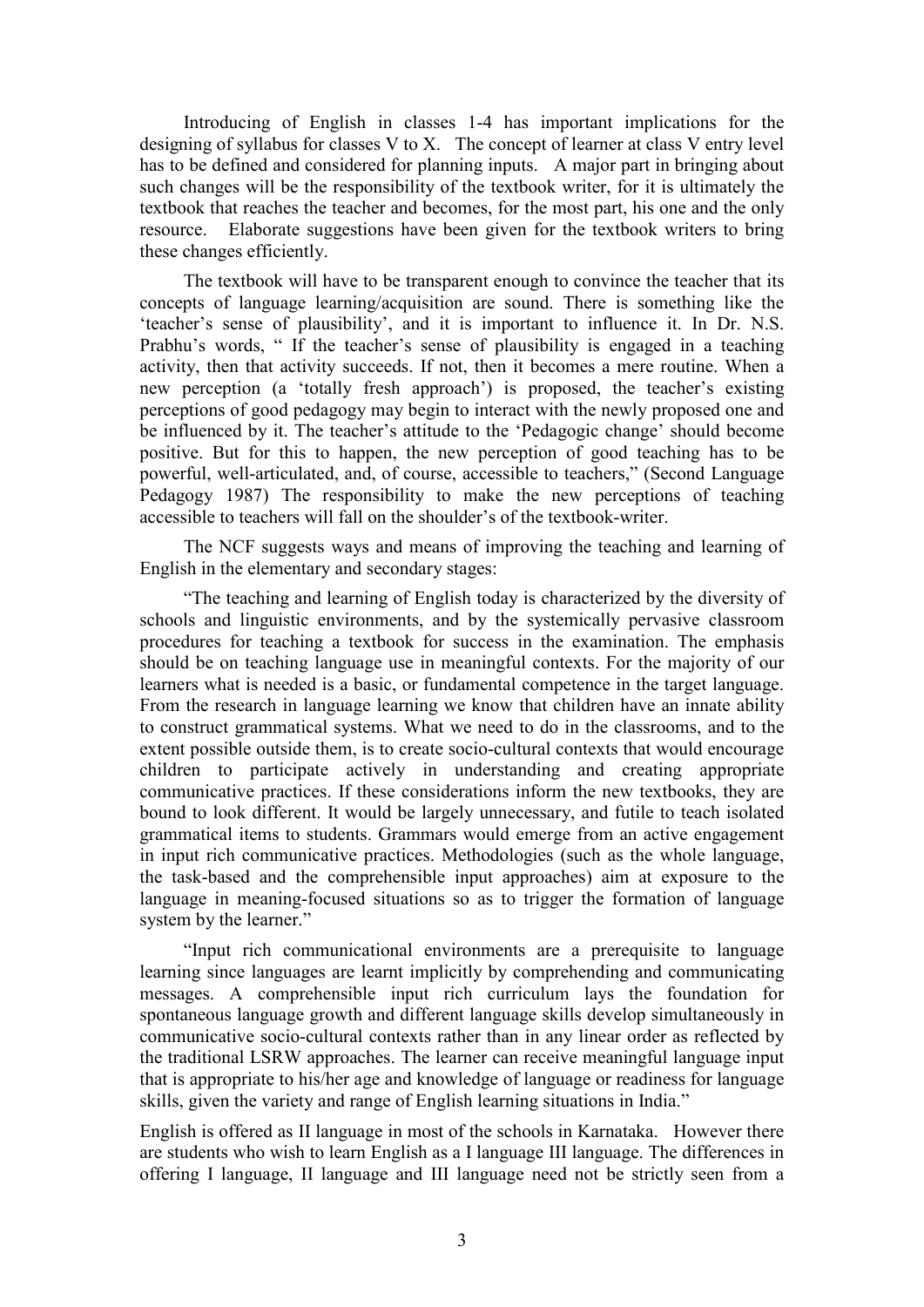theoretical point of view. These distinctions, as far as syllabus revision is concerned, need to be understood from a practical angle, relating them to learner needs.

### **I language:**

I language is traditionally understood as Mother Tongue(**MT**). However, we know very well that English is not the MT of the people of Karnataka. Offering English as I language in Karnataka makes the following presumptions.

- 1. I language learners have a greater exposure to English at home and outside.
- 2. They have a need to learn English to achieve a level of competence comparable to the competence one has over his/her MT.
- 3. The schools that offer English as I language have the capacity to provide an efficient support system that can help learners reach the targets.

### **II Language and III Language**

English has become a major tool for communication in a multilingual society like ours. It is also needed to communicate to people across the world. Therefore every individual needs to be equipped with communication skills in English language, apart from mastery over one's own MT. It is in this context that English is offered as II language from class V to X.

It is possible that there are students who would like to opt for English language as III language. However, even the goals of III language can not be much different from the goals of learning English as II language in that even III language learners should finally pick up communicate skills, though not to the extent that II language learners need to pick up. From this point of view the syllabus and the inputs planned for III language learners need not be different from what is planned for II language learners. The expectations from a III language learner can be kept at a more general level. So the differences need to be reflected in the evaluation scheme to be proposed and not in the inputs planned. Hence the inputs such as readers, activities and strategies of facilitation will be the same for II language and III language learners. A separate evaluation scheme has been suggested for III language learners.

## **Objectives**

1. Pupils acquire knowledge of the elements of language, understand and use them from communication purpose. Specifications - Pupils: Recognize, recall sounds and sound units. Identify words and their spelling Compare and contrast sentence components

Classify words and sentence patterns

Use correct punctuation marks

2 Pupils understand simple spoken English.

Specifications – Pupils: Follow the sounds and their combination correctly Follow intonation patterns and accent and link them to meaning Group the significant ideas expressed Understand the meanings of words in sentences Follow the sequence of ideas expressed Mark the tone of the speaker Catch the purpose of the spoken language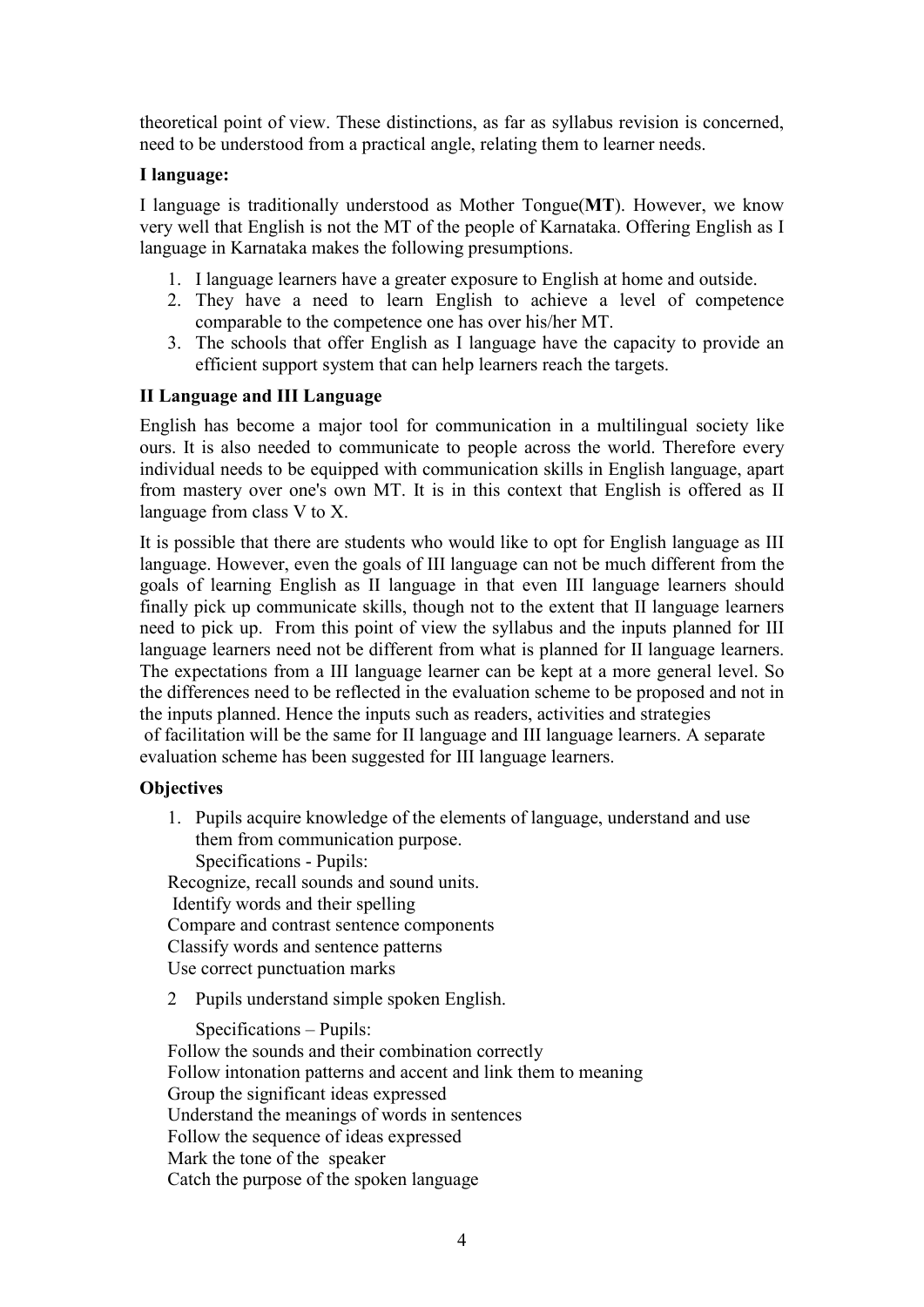Grasp the central idea of utterances

3 Pupils speak simple and correct English and communicate their ideas clearly

Specifications – Pupils Speak with proper pronunciation Speak reasonably fluently Use appropriate words and patterns Use varied sentence patterns Arrange and present ideas in a proper sequence Use proper emphasis to convey the meaning they want to convey Avoid unnecessary repetitions Use proper body language Use extra-linguistic features such as pause, pitch modulation, intonation and accent properly.

4 Pupils read aloud English sentences, dialogues stories and lessons meaningfully.

Specifications – Pupils

Read aloud with proper pitch, pause, intonation stress and convery meaning of theSentences they read

1.2 read with proper emphasis

1.3 express emotions and feeling appropriately and clearly

1.4 enjoy reading

1.5 Take interest in public lectures, radio talks and such other programmes

and

master reading aloud.

5. Pupils read simple English silently and efficiently with comprehension

Specifications – Pupils read quite fast get at the meanings of words and phrases in the context locate significant points grasp the central idea discriminate between main points and subsidiary ideas sift relevant ideas from irrelevant ones establish relationship between events, ideas and facts infer the mood of the author, characters etc

### 6. Pupils write simple and correct communicative English

 Specifications – Pupils write legibly and neatly spell words correctly punctuate and capitalize appropriately use appropriate words and sentence patterns give an appropriate introduction when they write an essay or a story conclude in a fitting manner present ideas in a logical sequence avoid unnecessary repetitions

Pupils recite poems and dramatize short plays

Specifications – Pupils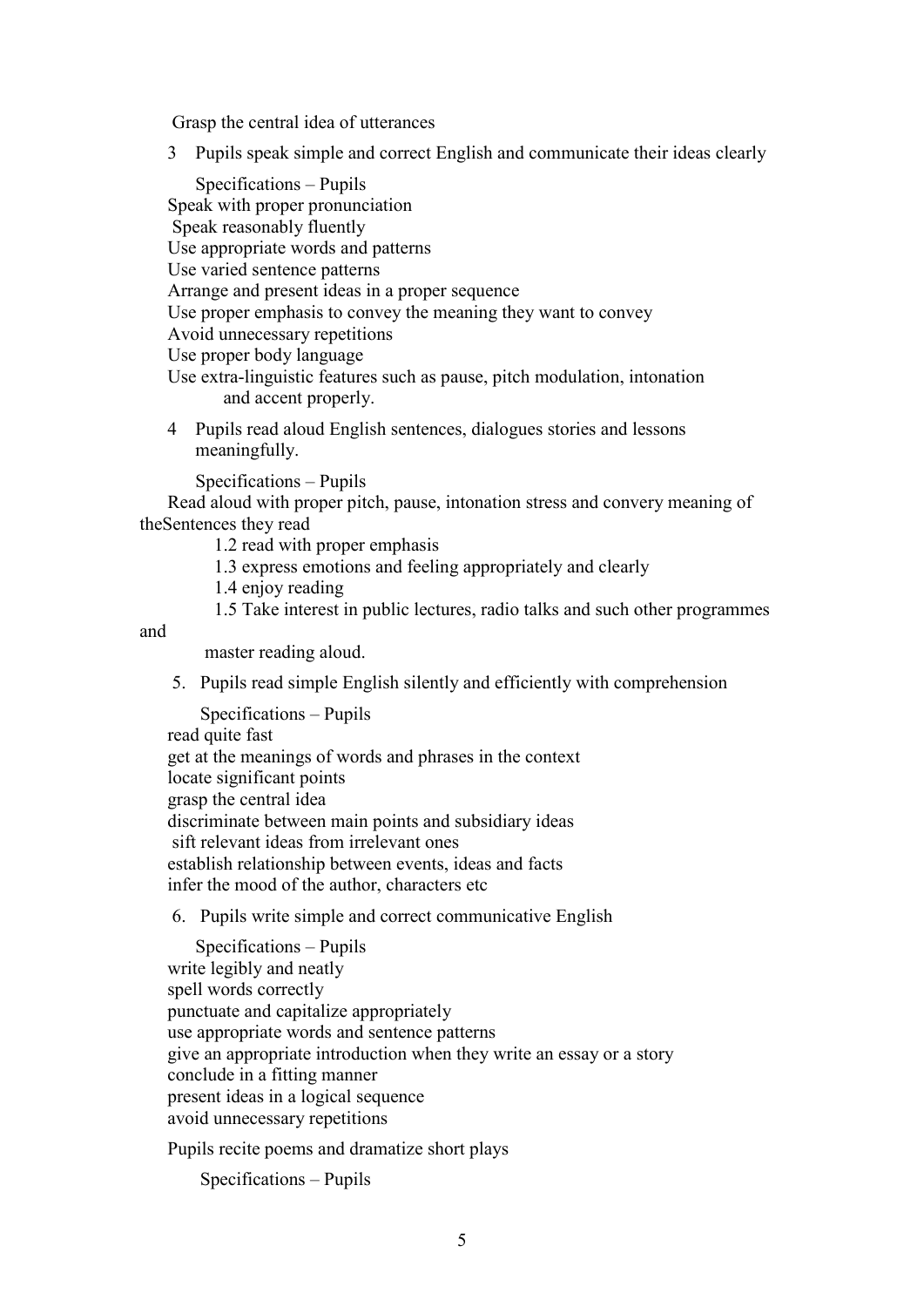use appropriate rhythmic patterns bring out feeling and emotions effectively use proper facial expressions use appropriate gestures resist from using unnecessary breaks in the flow enjoy reciting poems.

7. Pupils enjoy reading poems

Specifications – Pupils recognize rhyming words grasp the theme of the poem enjoy the rhythm memorize and quote beautiful lines.

8. Pupils develop interest in and love for English language and literature

Specifications – Pupils read books other than those prescribed for study read magazines and newspapers in English make use of dictionaries and other reference books collect beautiful quotations listen to radio programmes and TV programmes in English.

9. Pupils acquire study skills

Specifications - Pupils cultivate the habit of dictionaries and get information they require read simple books and make notes

get to know and master the art of map reading and get information from them master the skill of referring to telephone directory and find out the numbers they are looking for skin and scan texts they have already read and find out points they have missed.

## **The learner**

The learners in Karnataka are a product of a multilingual society. Perhaps even English is not totally new to them. Quite a number of English words have found their way into our language repertoire. Karnataka has also introduced English in classes 1 to 4 to provide the young learners an exposure to English in an informal way. We may assume the following about the learners.

- 1. I language learners have a natural background of an environment which uses English.
- 2. II language and III language learners get an exposure to spoken English through the mass media and to a lesser extent, through its usage in the society.
- 3. The entrants at class V level, where English is introduced as a subject of learning would have had four years of informal exposure to English where in they are expected to have developed simple communication skills, the abilities of reading simple texts and copying a given text, i.e., words and simple sentences.

It is then necessary to pitch the learning experiences planned, to match the level of these learners. This is a departure from the existing syllabus where in the learner in class V was assumed to be at zero level as far as learning English's is concerned.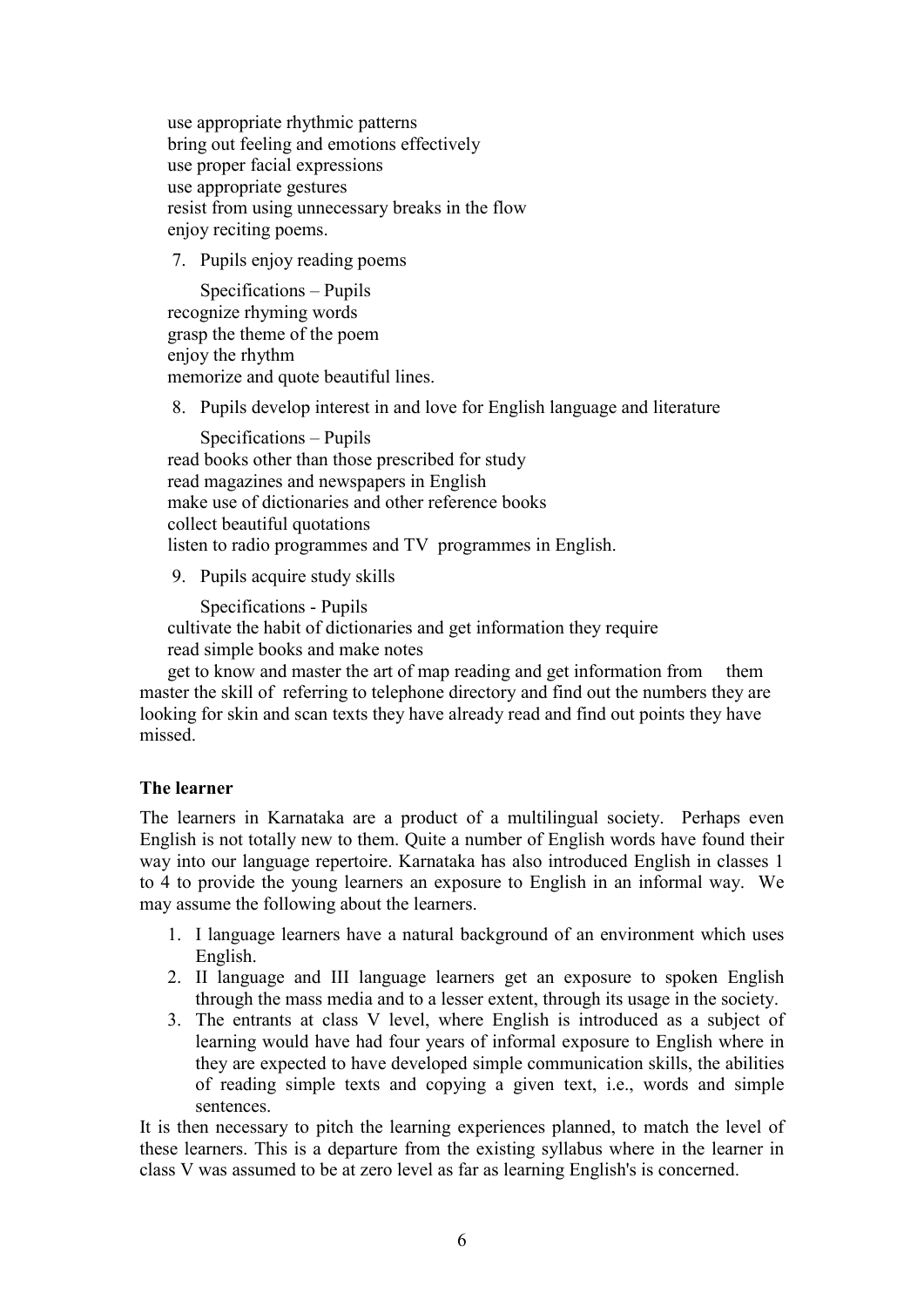## **The Role of the Teacher/Facilitator**

As a result of the change learner perceptions the role of the teacher also needs to be redefined. Role expectations of a teacher may be listed as follows.

- 1. Understand the learner background and his/her level of competence in English language.
- 2. Find out what the learner expectations are as far as leaning English is concerned.
- 3. Organise learning experiences to match the varying levels of learners.
- 4. Observe learners in the process of learning and provide constructive feedback.
- 5. Create a support system in the school that would help learners engage in self learning.

These expectations are different from the traditionally held view where a teacher is supposed to teach and the learners master whatever the teacher teaches. The teacher is now viewed as a facilitator of learning. Naturally, how a teacher facilitates learning becomes the major focus rather than what/how much he/she teaches.

This shift in the teacher role is an important aspect of the revised syllabus. How a syllabus is going to be transacted is a major concern of the syllabus revision. Hence it is proposed that a **detailed handbook** be prepared for the guidance of the teacher. Such a hand book will provide comprehensive inputs on the classroom processes and help teachers localize the learning experiences to be organised.

### **Learning of English – a conceptual framework**

Though the ultimate goal of learning English is to develop the ability to communicate in English, it is not conceived so holistically at all levels. Usually learning is viewed in a linear manner, assumed to be taking place in increments. From a hierarchy of structures, functions and other grammar points, the learner is supposed to master certain identified aspects in each subsequent year. Mastery over a sum total of all these yearly learning over a period of time is thought of as learning. Such mastery is assumed to develop communicative ability among learners automatically.

The present syllabus questions this very assumption. Learners neither start at zero level, nor do they become total masters any time. The use of language is never partial. It is holistic. In each sample of some language use, we can see a combination of different abilities at play. Writing may be a product of reading or listening coupled with thinking, one's attitude and such personality traits. Speaking is not just vocalization of expressions. It includes the ability to respond to the demands of a situation, the ability to conceptualize one's response and lastly to articulate it through appropriate language. English language learning should be viewed from such a holistic perspective. If at all we think of certain specific skills or structures or function, it is only to facilitate better learning. Integrating such skills to one's total language repertoire should take priority in overall facilitation. The proposed hand book will provide a comprehensive base for such a view point.

### **The need to use authentic material**

The view that language learning is holistic poses different challenge to the persons planning learning material. It is understandable that for providing a holistic learning experience, the texts used should also be authentic. The text prepared keeping in mind only structures and vocabulary to be mastered at a certain level can not provide an authentic context of language use. The texts that are created exclusively for the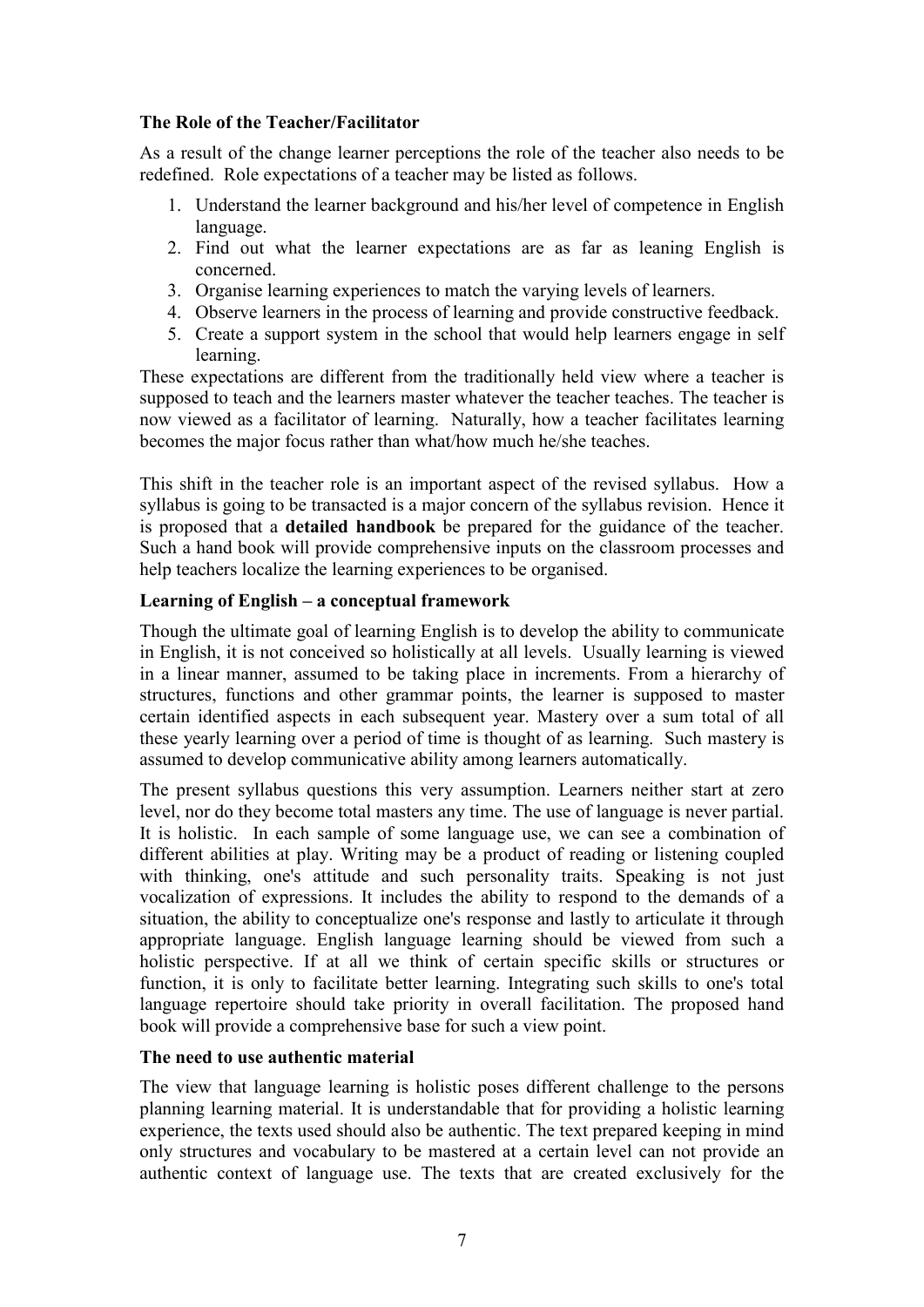purpose of providing exposure to English defeats the very idea of communication because they are prepared to communicate to nobody. However, we have also seen that artificially created texts can also serve some limited purpose. Perhaps we may have to strike a balance between these two points of view. While choosing texts preference can always be given to authentic material. Certain small adaptations can be made, if they can serve the purpose better. We can avoid defining the boundaries of a text first and then preparing it. Instead, we can choose a text and see how best it suits our purpose. This may appear to be a little cumbersome for the planners. But the learners will always be benefited by such efforts. Learning experiences based on such authentic texts would be a big leap towards providing holistic learning experiences.

### **Class Libraries**

 The teacher can create class libraries with the help of children. As far as one can see these can only be libraries of reading cards. They are things cut out from newspapers and magazines, things written out by children themselves based on the beautiful pictures they come across. Group leaders in the classes can act as group librarians. Cards with information gaps, matching tests etc. can generate the much desired interaction between pupils. The teacher can try to create one card a day with some reading passage and a few simple exercises. This itself will become a good library over a period of time.

## **Activity Based Learning**

Classroom learning of a language is actually decontextualised. The more we make it natural and contextual, the better. One such attempt is made in providing authentic texts. Another strategy could be to organise a variety of learning activities which can provide a context for learning English and make learning experiential. Classroom processes can be thought of in terms of a variety of activities. Participation in each activity calls for a combination of a number of abilities. Starting from instructions until an activity reaches its logical end, the learners undergo experiences that are interrelated. That is how activities make learning experiential and holistic. The hand book for the teacher can include guidelines for organising activities in the class room.

Karnataka has already embarked on activity based methodology called 'Chaitanya'. Presently 'Chaitanya' methodology has been extended up to secondary level. These activities reduce the dependence of the teacher/learner only on the text books. Teachers now have the freedom to organise suitable learning experiences in the classroom. The revised syllabus will strengthen such efforts by the teacher.

## **The Task-Based Approach**

This is a communicational way of teaching that should generate "interaction between the text/task on paper (i.e., the textbook) and the individual learner." Individual effort is what is needed in our large classes. The hypothesis is that linguistic competence would arise in children through this way of teaching. "Linguistic competence involves not just being able to communicate meaning but, in that process, conforming to linguistic (i.e., grammatical and lexical) norms as well. Although learners in a taskbased classroom can get their meaning across by means of ungrammatical expressions, task-based teaching is meant to enable them to achieve, in due course, grammatical conformity in their use of language." (Second Language Pedagogy-1987, p69)

 "Grammatical conformity in language use is thought to arise from the operation of some internal system of abstract rules or principles, and it is the development of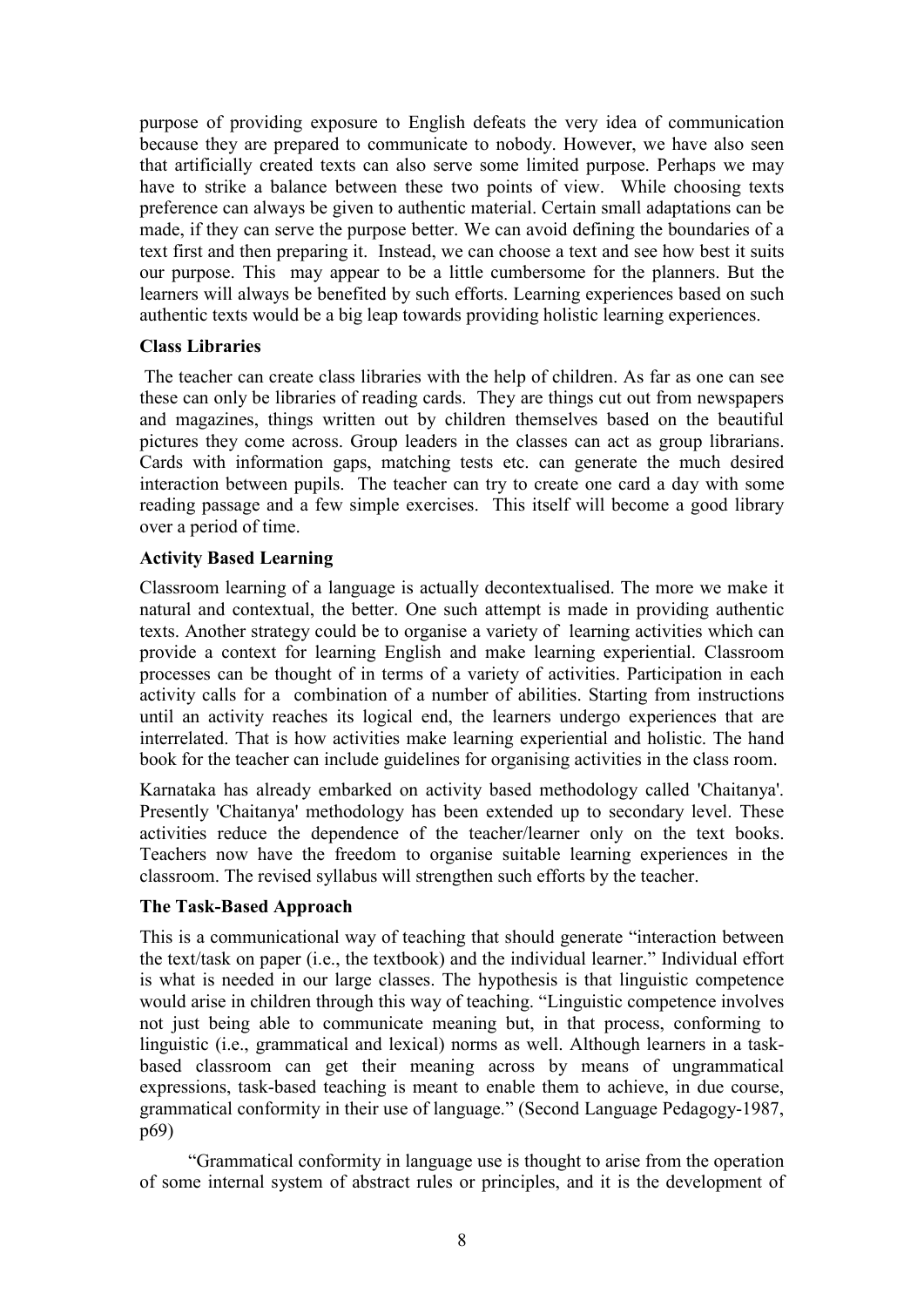that system that task-based activity in intended to promote. While, that is to say, learners are engaged in an effort to understand and express meaning, a process of internal system development is hypothesized to go on at a sub-conscious level of their minds. The process of system building is thought to be activated or furthered by immediate needs to understand and express meaning but, once activated is capable of going beyond what is strictly called for by those immediate needs, achieving grammatical conformity in addition to communication. Learners in task-based activity are, at any given time, meeting the demands made on their understanding and expression by bringing into play such internal systems as they have developed so far (which, being in formative stages, may lead to miscomprehension or ungrammatical expression) but, in doing so, they are also developing these systems a little further. It is in this sense that meaning-focused activity constitutes a condition for language acquisition without success in such activity bring identical with language acquisition."

### **Core Elements**

- 1. 1 Abide by the constitution and respect its ideals and institutions, the National Flag and National Anthem.
- 2. Cherish and follow the noble ideals which inspired our national struggle for freedom.
- 3. Uphold and protect the sovereignty, unity and integrity of India.
- 4. Defend the country and render national service when called upon to do so.
- 5. Promote harmony and the spirit of common brotherhood among all the people of India transcending religious, linguistic and regional or sectional diversities to renounce practices derogatory to the dignity of woman.
- 6. Value and preserve the rich heritage of our composite culture.
- 7. Protect and improve the natural environment including forests, lakes, rivers, wildlife and to have compassion for the living creatures.
- 8. Develop the scientific temper, humanism and the spirit of enquiry and reform.
- 9. Safeguard public property and abjure violence.
- 10. Strive towards excellence in all spheres of individual and collective activity so that the nation constantly rises to higher levels of endeavour and achievement.

#### **Core values for learners of English language**

The values to be cultivated among learners in language classrooms are different from those that can be focused on in other subjects. These values emerge from the intrinsic worth of a language. This does not mean that other values like truthfulness or nonviolence are to be neglected. Such universal values form the basis of all educational endeavours. But the values listed below are specific to languages, English, in the present case. It is advised that the textbook writers take special care to ensure that the learners develop these values as a result of the learning experiences that are to be organised inside the classroom.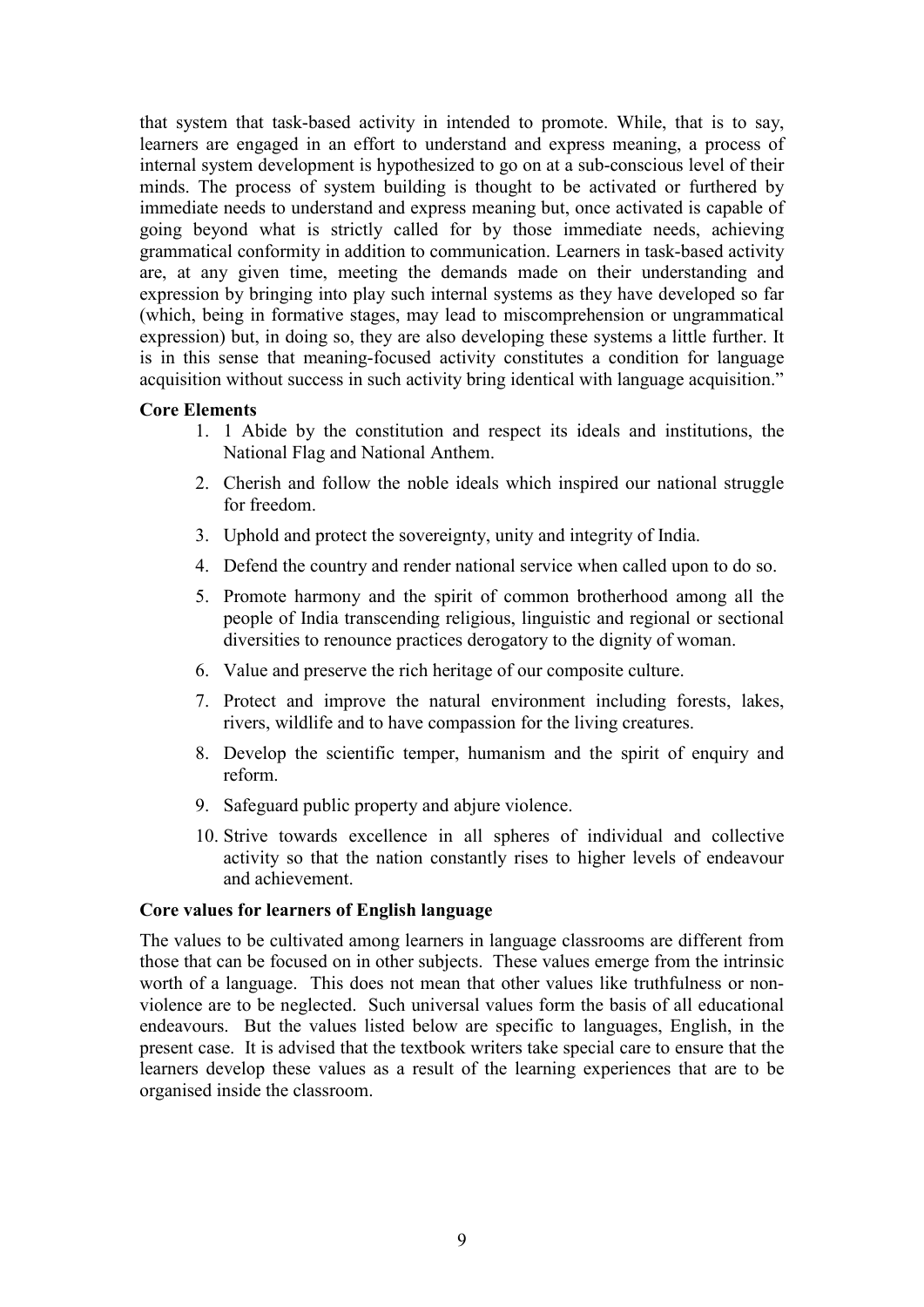## **LIST OF VALUES**

|                                        | <b>DIDI OF TIPLED</b>           |
|----------------------------------------|---------------------------------|
| 1. Reverence for life in all its forms | 2. Ambition                     |
| 3. Cleanliness                         | 4. Contentment                  |
| 5. Courage                             | 6. Creativity                   |
| 7. Determination                       | 8. Dignity of labour            |
| 9. Diligence                           | 10. Excellence                  |
| 11. Honesty                            | 12. Hope                        |
| 13. Maturity                           | 14. Regularity                  |
| 15. Punctuality                        | 16. Self-motivation             |
| 17. Simplicity                         | 18. Accountability              |
| 19. Feeling of common good             | 20. Brotherhood                 |
| 21. Concern for environment            | 22. Courtesy                    |
| 23. Dialogue                           | 24. Dutifulness                 |
| 25. Forgiveness                        | 26 Freedom                      |
| 27. Friendship                         | 28. Gratitude                   |
| 29. Hospitality                        | 30. Justice                     |
| 31. Love                               | 32. Magnanimity                 |
| 33. Patience                           | 34. Repentance                  |
| 35. Responsibility                     | 36. Service                     |
| 37. Sharing                            | 38. Sportsmanship               |
| 39. Sympathy                           | 40. Team Spirit                 |
| 41. Tolerance                          | 42. Integrity                   |
| 43. Sense of Responsibility            | 44. Compassion                  |
| 45. Charity                            | 46. Self restraint              |
| 47. Control of the senses              | 48. Love and forbearance        |
| 49. Purity                             | 50. Austerity                   |
| 51. Devotion to God                    | 52. Spiritual Wisdom            |
| 53. Self discipline                    | 54. Dispassion                  |
| 55. Endurance                          | 56. Plenty                      |
| 57. Submissiveness                     | 58. Equity                      |
| 59. Meditation                         | 60. Truth                       |
| 61. Non-violence                       | 62. Equality                    |
| 63. Sarva Dharma Sambhavana            | 64. Self realisation            |
| 65. Good Citizenship                   | 66. Duty consciousness          |
| 67. Leadership                         | 68.Obedience                    |
| 69. Fair play                          | 70. Cheerfulness and acceptance |
| 71. Hard work and Zeal                 | 72. Social Service              |
| 73. Respect for rules                  |                                 |

## **Standard I**

| 1. Love towards parents          | 2. Cleanliness         |
|----------------------------------|------------------------|
| 3. respect for elders            | 4. Friendship          |
| 5. Truthfulness                  | 6. Politeness          |
| 7. Devotion of God               | 8. Simplicity          |
| 9. Environment (Love for nature) | 10. Not hurting others |
|                                  |                        |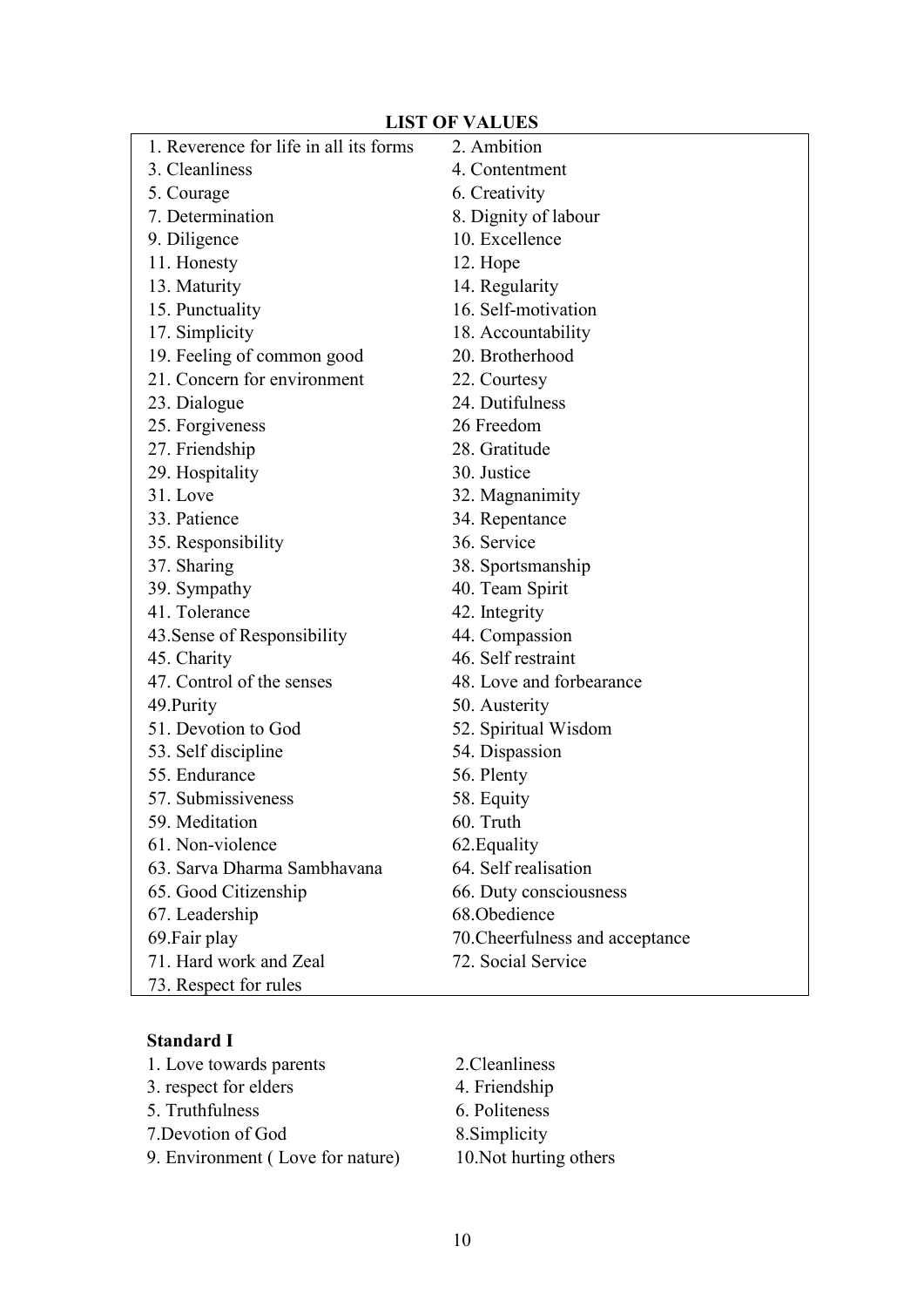#### **Standard II**

- 
- 13. Love for animals (Pets) 14. Value for friendship
- 15. Taking care of your belongings 16.Honesty
- 
- 19. Obedience

#### **Standard III**

- 20. Friendship 21. Sharing
- 22. Punctuality 23. Caring
- 24. Being happy 25.Determination
- 
- 28. Sincerity (Whatever you do, do it well)

#### **Standard IV**

- 29.Commitment to learning 30. Love of one's country
- 31.Empathy 32. Loyalty
- 
- 
- 

### **Standard V**

- 39. Controlling anger 40. Gratitude
- 
- 
- 
- 

#### **Standard VI**

- 49. Love for beautiful things around us 50. Cheerfulness
- 
- 
- 
- 57. Service to man is service to God 58. Love of environment

### **Standard VII**

- 59. Changing weakness to strength 60. Self reliance
- 
- 
- 65. Right attitude 66. Forgiveness
- 67. Environment (Avoiding plastic)

### **Standard VIII**

- 
- 
- 
- 11. Love for brothers & sisters 12. Service to elders at home
	-
	-
- 17. Punctuality 18.Love for the Nation
	-
	-
	-
- 26. Using beautiful language 27. Environment (Growing Plants)
	-
	-
- 33. Sacrifice 34. Forgiveness
- 35. Truthfulness 36. Non covertness
- 37. Self-control 38.Cleanliness
	-
- 41. Desire to learn 42. Dignity of labour
- 43. Courage 44. Love for grand parents (Elders)
- 45. Punctuality 46. Environment
- 47. Determination 48. Showing Mercy
	-
- 51. Self esteem 52. Being gracefulness
- 53. Self-reliance 54. Taking responsibility
- 55. Helpfulness 56. Contentment
	-
	-
- 61. Endurance 62. Love to parents
- 63. Courage 64.Brahmacharya
	-
- 68. Friendship 69. Determination
- 70. Patriotism 71. Dedication
- 72. Optimism 73. Social grace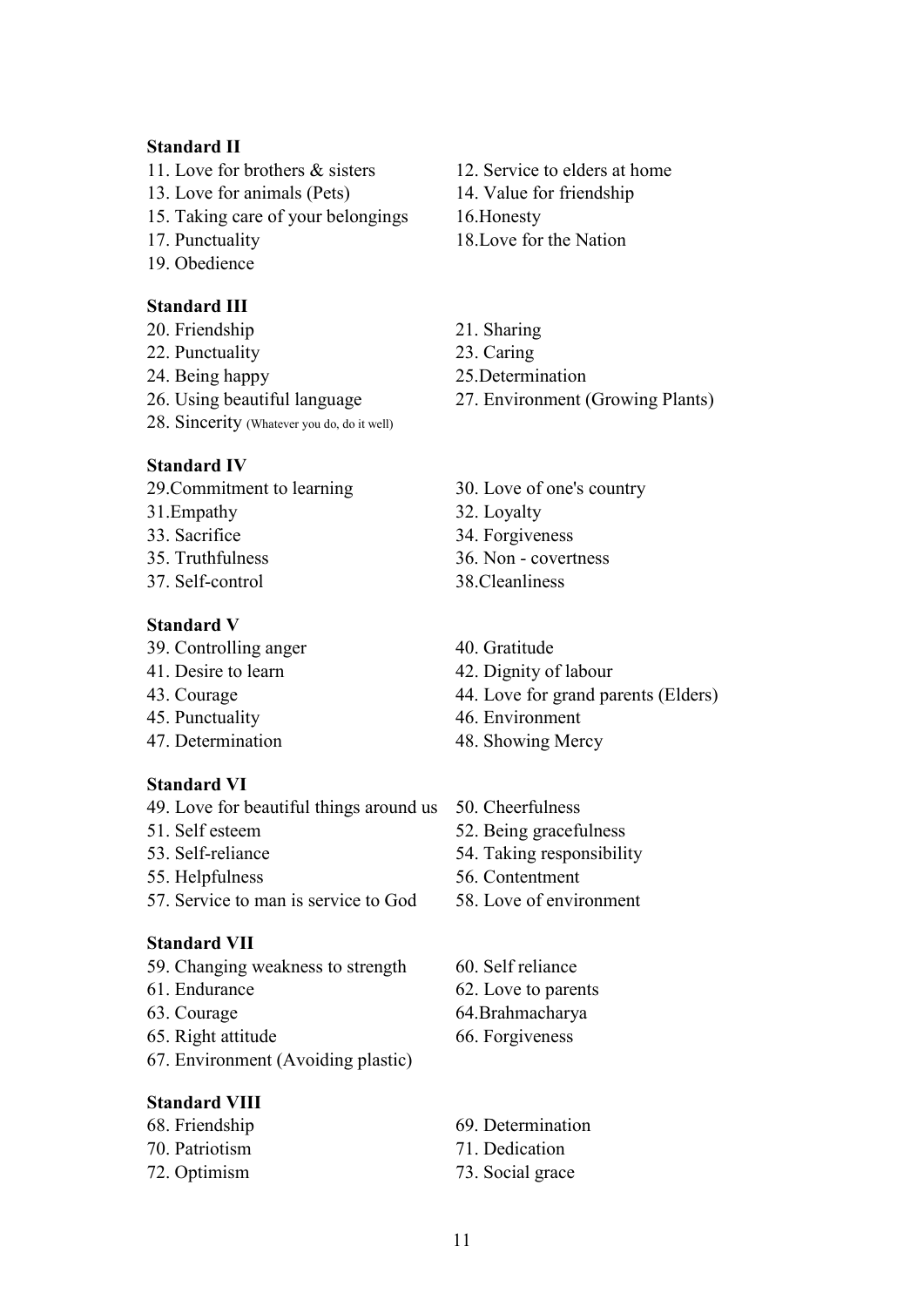- 74. Love for teachers 75. Work is worship
- 
- 78. Environment (Pollution)

## **Standard IX**

- 
- 
- 83. Being the member of the Society 84. Let everyone be happy
- 85. Environment (How to make our 86. Tolerance
- 88. Leadership

## **Standard X**

- 
- 
- 
- 
- 97. Self discipline 96. Fair play
- 
- 76. Happiness 77. Emotional balance
- 79. Faith 80.Self confidence
- 81. Work is Worship 82. Love for the Self
	-
	-
	- Environment clean) 87. Crisis Management
- 89. Faith in oneself and others 90. Faith in universal brotherhood
- 91. Social Justice 92. Duty towards preserving and fostering 93. Self-realisation environment
- 95. Leadership 94. Social Service
	-
	- 98. Self management

## **Study Skills**

1. The learner employs skills and strategies essential for learning English and for using English to aid the learning of other subjects.

- 2. The learner uses a variety of reference sources
	- a. she/he uses a suitable dictionary to find the meaning, spelling, usage and pronunciations
	- b. she/he uses reference books, e.g. the dictionary and a simple grammar book, to correct his own written work
	- c. she/he looks for information in reference sources such as encyclopedias, timetables, catalogues, and brochures
	- d. she/he locates information by using list of contents, footnotes, glossaries, indexes, etc. attached to prescribed textbooks.
- 3. The learner interprets and uses symbols, headings, sub-headings, numbering, etc.
	- a. she/he understands and interprets information presented in a chart, table, graph, etc.
- 4. The learner employs the most effective reading strategy to suit the material he reads and the purpose of reading
	- a. she/he skims a text to get the overall idea and organization
	- b. she/he scans. a text to locate specially required information
- 5. The learner extracts the important points from a written text (or a lecture) and converts them into a summary
	- a. she/he makes notes or outlines of what he studies, and develops fuller pieces of writing from the notes or outlines.

## **Understanding student learning**

The most popular technique of understanding student learning is to conduct written tests. In reality, writing is not the major activity undertaken by a language user. For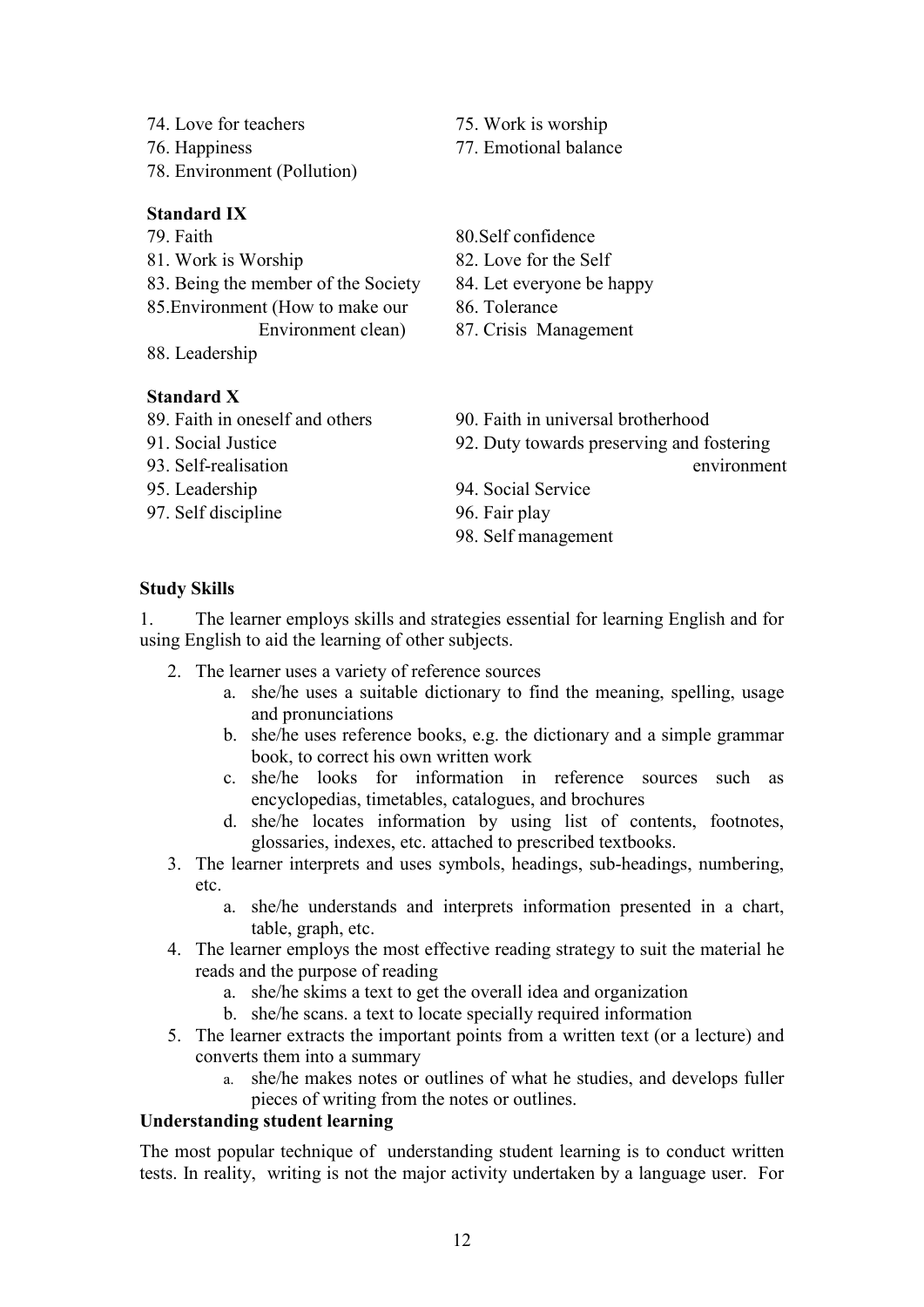teachers it may appear to be quite comfortable to work with written tests. But written tests can give only a partial view of a student's learning. In public examinations written tests may be used extensively. But the written tests cannot give any substantial feedback to the learner on his/her learning abilities and styles. Student learning should be understood in all its dimensions. Only then the teacher will be able to provide a comprehensive feedback to the learners.

Karnataka has a public examination at the terminal stage of school education, i.e. at class X. Up to Class IX, individual teachers conduct their own tests and examinations. Teacher made tests are localised and hence relate to the learner contexts better. In class X, the evaluation is basically summative. The evaluation done at the end of each semester are summative in a limited sense.

The semester end evaluation need to be considered an input to the teacher for organising learning experience in the next semester. In the light of the above distension, two types of evaluation schemes are proposed.

a. **Formative evaluation** through observations, peer feed back and portfolios.

b. **Summative evaluation** with due emphasis on spoken and written skills. Spoken skills can be focused more up to class VII. In classes VIII and IX students must be gradually exposed to the type of summative evaluation done at the end of class X.

The scheme of evaluation at the end of class X will remain as suggested by the KSEEB for the time being. But up to class IX different techniques of formative evaluation can be employed. A detailed presentation on ongoing observation, using peer feedback and maintaining portfolios for understanding student learning can be included in the teacher's hand book.

## **Criteria For Choosing Passages For Reading And Listening Activities**

1. As already stated these passages must be chosen keeping in mind the thematic content, core elements and values listed as far as possible.

- 2. It is highly desirable to choose authentic language material for providing language practice and for teaching reading and listening skills for all classes from I to X.
- 3. Plenty of good samples of natural and idiomatic English are found in Children's Encyclopedia, Folk Tales Retold in English, Readers Digest, News Paper sections for children and children's magazines. Materials to suit the standards may be taken from these sources, and suitably adapted.
- 4. Monolingual or bilingual glossaries, mini dictionaries may be prepared using defining vocabulary and 1000 word Vocabulary lists given in this curriculum. Such glossaries may be given at the end of each lesson or at the end of the textbook and suitable exercises to train the children in study and reference skills may be included. It is to be highlighted here that without such exercises learners cannot be made self-reliant and independent.
- 5. It is equally important to remember that the passage to be taken from source books for reading need to provide representative samples of expressive, informative or expository and argumentative styles of writing.
- 6. Text Book writers may take care to see that while presenting prose passages at least one representative sample of each of the text types like letters, news paper editorial, news paper stories, tourist brochure, information booklets, advertisements etc. may be chosen and suitably exploited for language practice, vocabulary study and skill training. It is believed that the text types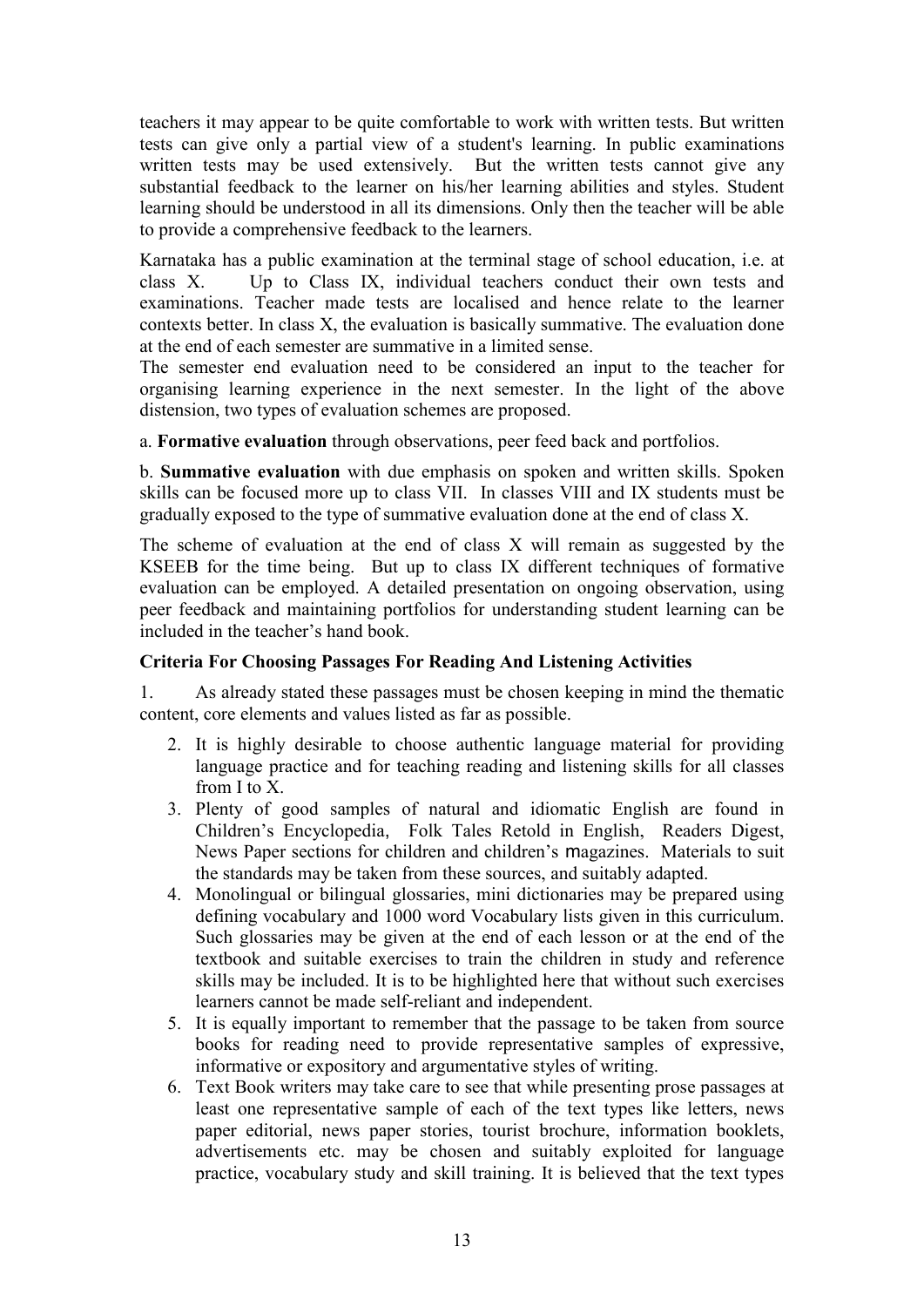and styles of writing mentioned above will be highly useful in illustrating paragraph, rhetorical patterns, and other academic skills of writing like note making, paraphrasing and summarizing.

- 7. While choosing passages for listening the linguistic levels of the students, at each stage and the complexity of the listening task need to be borne in mind.
- 8. The linguistic content provided in the form of functions, structures and notions may be also kept in mind while choosing the passages.
- **9.** The graded lists given with this syllabus are to be treated as general guidelines. It is understandable that language use does not happen in such strictly graded manner. The major focus should be on holistic language practice. The gradation of the tasks suggested should be based on conceptualisation, complexity of thinking involved and the communicative situation. Mere grading in terms of structures and vocabulary may not be of much help because basic language used has to remain the same for all classes. Hence the textbook writers

| <b>Listening</b>  | <b>Speaking</b>     | Reading                 | <b>Writing</b>     |
|-------------------|---------------------|-------------------------|--------------------|
| Listen to simple  | Repeat with         | Say aloud words,        | Write letters of   |
| words, phrases,   | understanding       | phrases and sentences   | the alphabet (both |
| and sentences     | words, phrases and  | referring to people and | capital and small) |
| referring to      | sentences after the | their things around     | in italic unjoined |
| familiar objects, | teacher.            | them.                   | style.             |
| animals and       |                     |                         |                    |
| people            |                     |                         |                    |
| and recognize     |                     |                         |                    |
| their meaning.    |                     |                         |                    |
|                   |                     |                         |                    |
| Listen and        | Repeat              | Read aloud simple       | Write down         |
| respond to oral   | meaningfully        | printed words and       | words, phrases     |
| instructions, and | rhymes, songs and   | sentences form the      | and sentences      |
| action songs.     | poems               | board and in print      | dictated by the    |
|                   |                     |                         | teacher.           |
| Listen and enjoy  | Answer simple       |                         | Write down the     |
| nursery rhymes    | questions.          |                         | names of familiar  |
| and simple poems  |                     |                         | objects around     |
|                   |                     |                         | them.              |
| Listen to simple  | Say rhymes of their |                         | Write short        |
| short stories.    | own                 |                         | sentences          |
|                   |                     |                         | referring to       |
|                   |                     |                         | himself/herself    |
|                   |                     |                         | and his/her        |
|                   |                     |                         | immediate          |
|                   | Say numbers from    |                         |                    |
|                   | one to twenty.      |                         |                    |

## **SKILLS FOCUSSED I LANGUAGE ENGLISH STANDARD . I**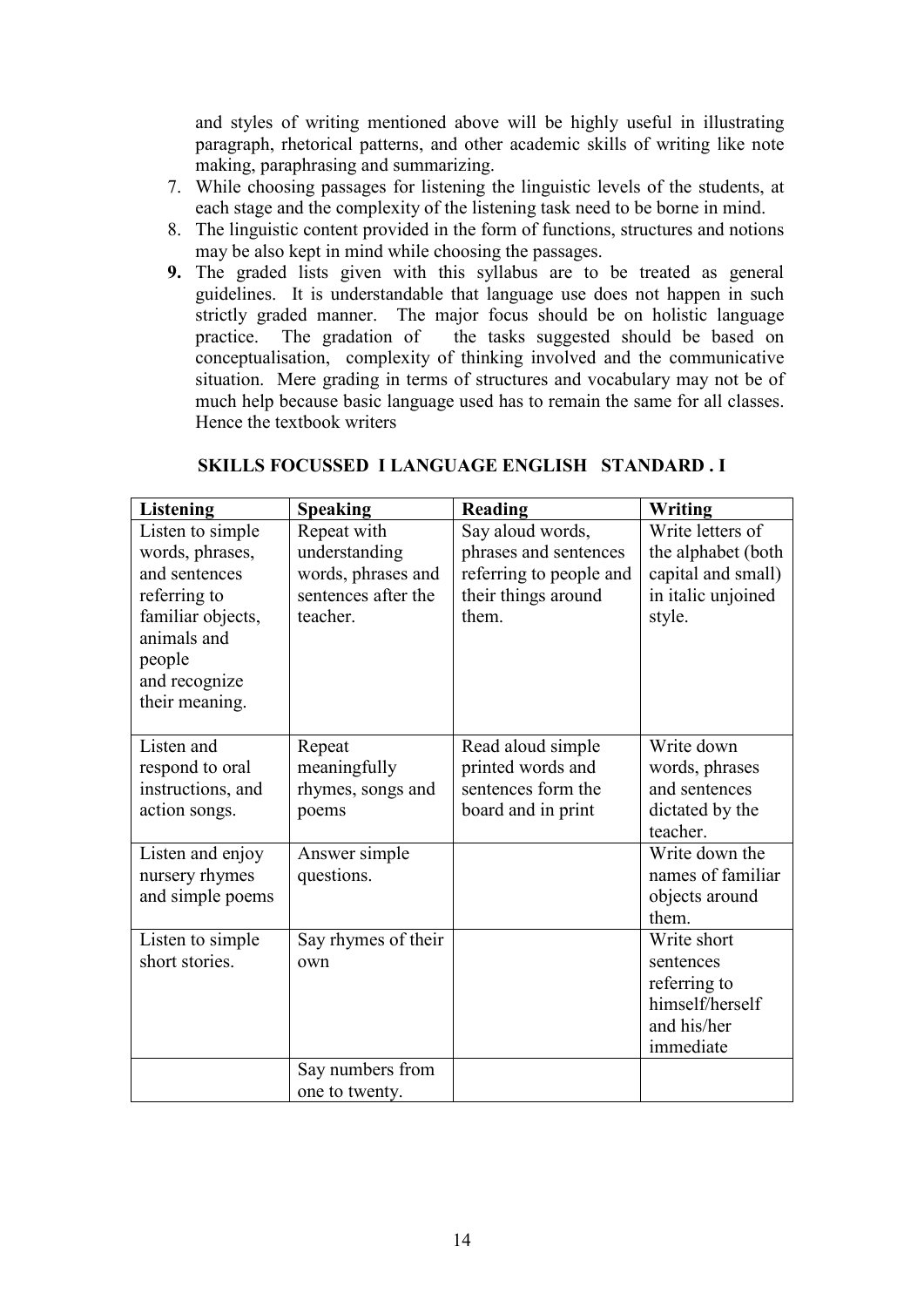| Listening                                                                          | <b>Speaking</b>                                               | <b>Reading</b>                                                    | Writing                                                                                                           |
|------------------------------------------------------------------------------------|---------------------------------------------------------------|-------------------------------------------------------------------|-------------------------------------------------------------------------------------------------------------------|
| Listen and respond<br>to classroom talk<br>of the teacher                          | Speak simple<br>words phrases and<br>sentences on their       | Read aloud phrases<br>and sentences form the<br>chalk board and   | Write letters of<br>the alphabet<br>using joined                                                                  |
| (instruction,<br>commands and<br>directions)                                       | own.                                                          | printed matter.                                                   | italic type.                                                                                                      |
| Listen and<br>recognise simple<br>sentence pattern<br>presented by the<br>teacher. | Say rhymes and<br>recites short poems<br>on their own.        | Read Silently with<br>understanding short<br>passages and stories | Copy down<br>words, phrases<br>and sentences<br>form the chalk<br>board, writing<br>strips and printed<br>matter. |
| Listen and enjoy<br>rhymes and songs.                                              | Ask and answer<br>simple questions<br>(wh/yes or no<br>type). |                                                                   | Write down<br>words, phrases<br>and sentences<br>and answer<br>questions on their<br>own, during the<br>lesson    |
|                                                                                    | Speak a few<br>sentences on<br>known topics.                  |                                                                   |                                                                                                                   |
|                                                                                    |                                                               |                                                                   |                                                                                                                   |

## **SKILLS FOCUSSED I LANGUAGE ENGLISH STANDARD II**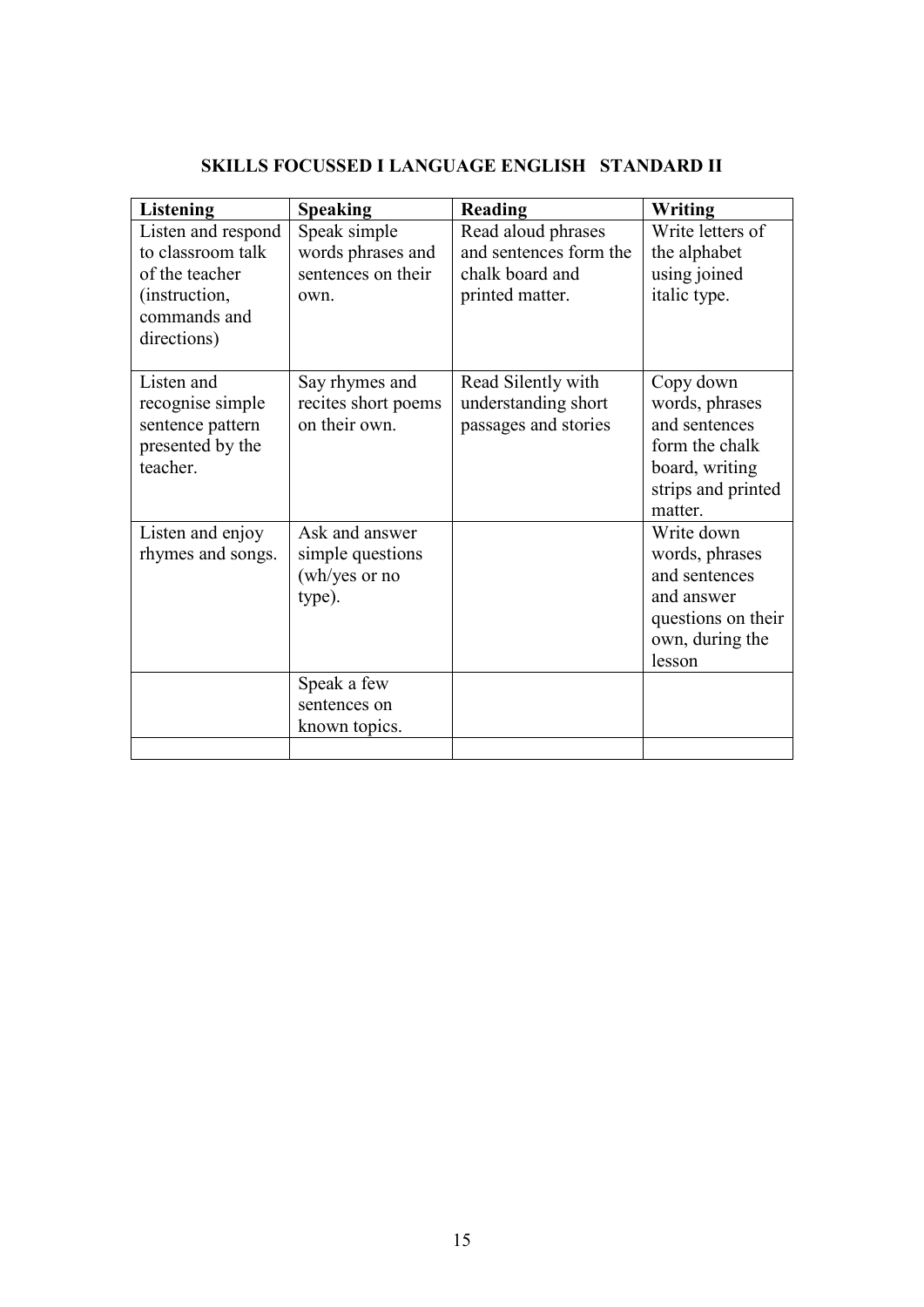| <b>Speaking</b>                                                                                                                 | Reading                                                                                                               | <b>Writing</b>                                                                                                                            |
|---------------------------------------------------------------------------------------------------------------------------------|-----------------------------------------------------------------------------------------------------------------------|-------------------------------------------------------------------------------------------------------------------------------------------|
| Read words,<br>phrases and<br>sentences<br>accurately with<br>proper<br>pronunciation and<br>intonation.                        | Read aloud short<br>poems, dialogues, and<br>stories meaningfully<br>with proper pauses,<br>stress and<br>intonation. | Copy words,<br>phrases and<br>sentences neatly,<br>legibly in<br>unjoined italic<br>handwriting.                                          |
| Respond to<br>greetings<br>appropriately.                                                                                       | Read silently fairly<br>long passages                                                                                 | Write with<br>appropriate<br>punctuation<br>marks-words and<br>sentences<br>dictated by the<br>teacher.                                   |
| Take part in simple<br>conversations<br>initiated by the<br>teacher.<br>Ask and answer<br>simple questions in<br>the classroom. | Read name boards,<br>newspaper headlines,<br>labels and information<br>brochures with<br>understanding.               | Do Simple<br>controlled and<br>guided<br>composition<br>exercises<br>(Grammar based<br>Write small<br>riddles and jokes<br>independently. |
|                                                                                                                                 |                                                                                                                       |                                                                                                                                           |

## **SKILLS FOCUSSED I LANGUAGE ENGLISH STANDARD III**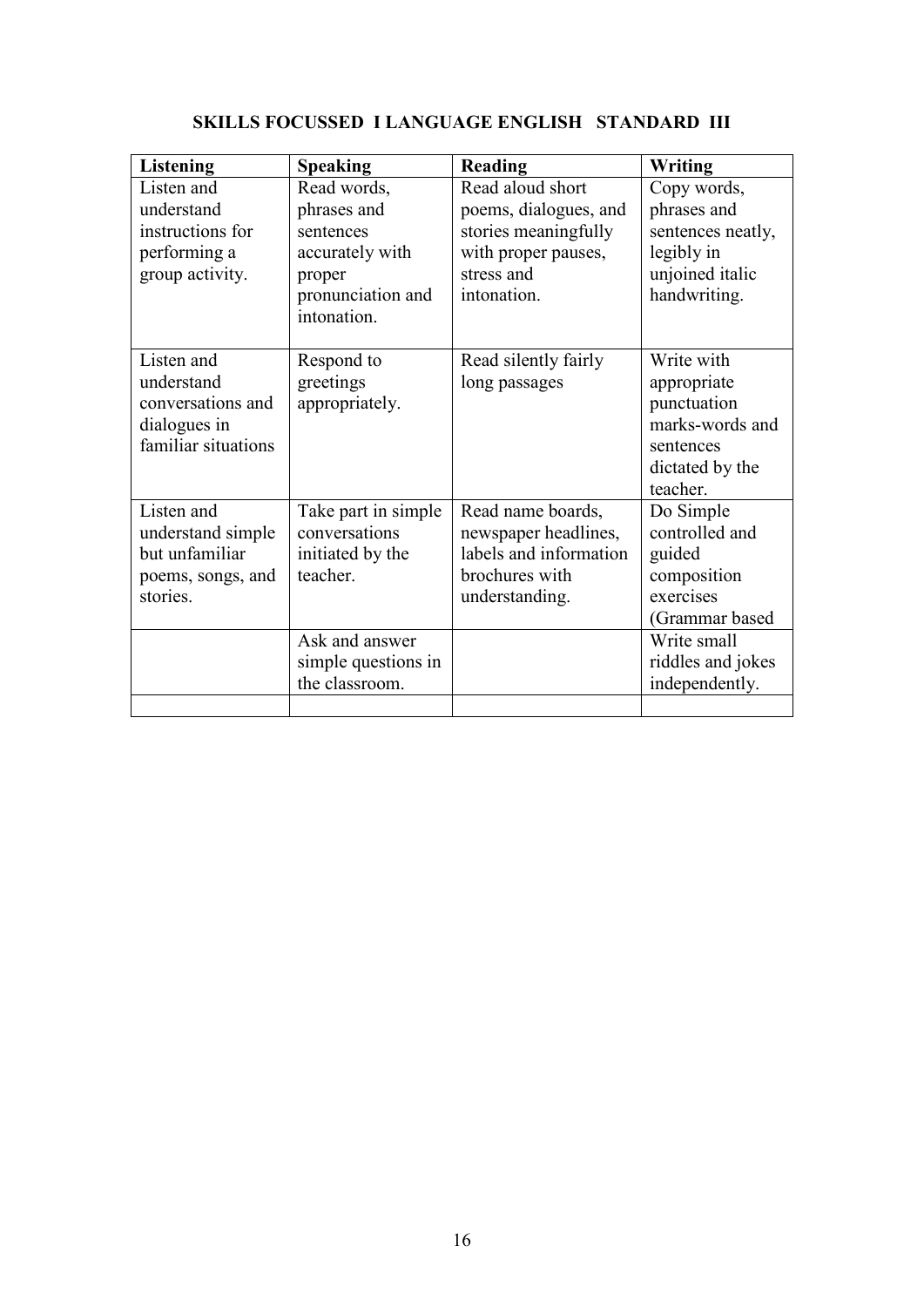## **SKILLS FOCUSSED I LANGUAGE ENGLISH STANDARD IV**

| <b>Listening</b>                                                                                       | <b>Speaking</b>                                                                                          | <b>Reading</b>                                                                                                      | <b>Writing</b>                                                                                                   |
|--------------------------------------------------------------------------------------------------------|----------------------------------------------------------------------------------------------------------|---------------------------------------------------------------------------------------------------------------------|------------------------------------------------------------------------------------------------------------------|
| Listen and grasp<br>main ideas in new<br>items and<br>discussions held<br>on Radio and T.V.            | Recite poems                                                                                             | Read silently and<br>understand-name<br>boards, newspaper<br>headlines, telegrams,<br>short advertisement<br>etc.   | Write down small<br>paragraphs in<br>joined italic<br>handwriting with<br>proper<br>punctuation<br>marks.        |
| Listen with<br>understanding to<br>important talks on<br>familiar subjects<br>on Radio and T.V         | Speak simple<br>sentences<br>spontaneously with<br>proper<br>pronunciation,<br>stress and<br>intonation. | Read silently with 60<br>to 70 percent<br>comprehension lessons<br>in the text book<br>independently.               | Write simple<br>controlled<br>compositions-<br>narrative and<br>descriptive, with<br>the help of the<br>teacher. |
| Listen to<br>conversations,<br>dialogues and<br>sports<br>commentaries on<br>the Radio and the<br>T.V. | Describe objects,<br>persons, pictures<br>and actions with<br>appropriate phrases<br>or sentences.       | Read and enjoy<br>silently stories and<br>articles related to<br>familiar topics in<br>magazines and<br>newspapers. | Answer both<br>short and long<br>answer questions<br>in tests and<br>exams.                                      |
|                                                                                                        | Ask and answer<br>simple questions in<br>the classroom and<br>outside.                                   |                                                                                                                     | Do journal<br>writing (diary of<br>events).                                                                      |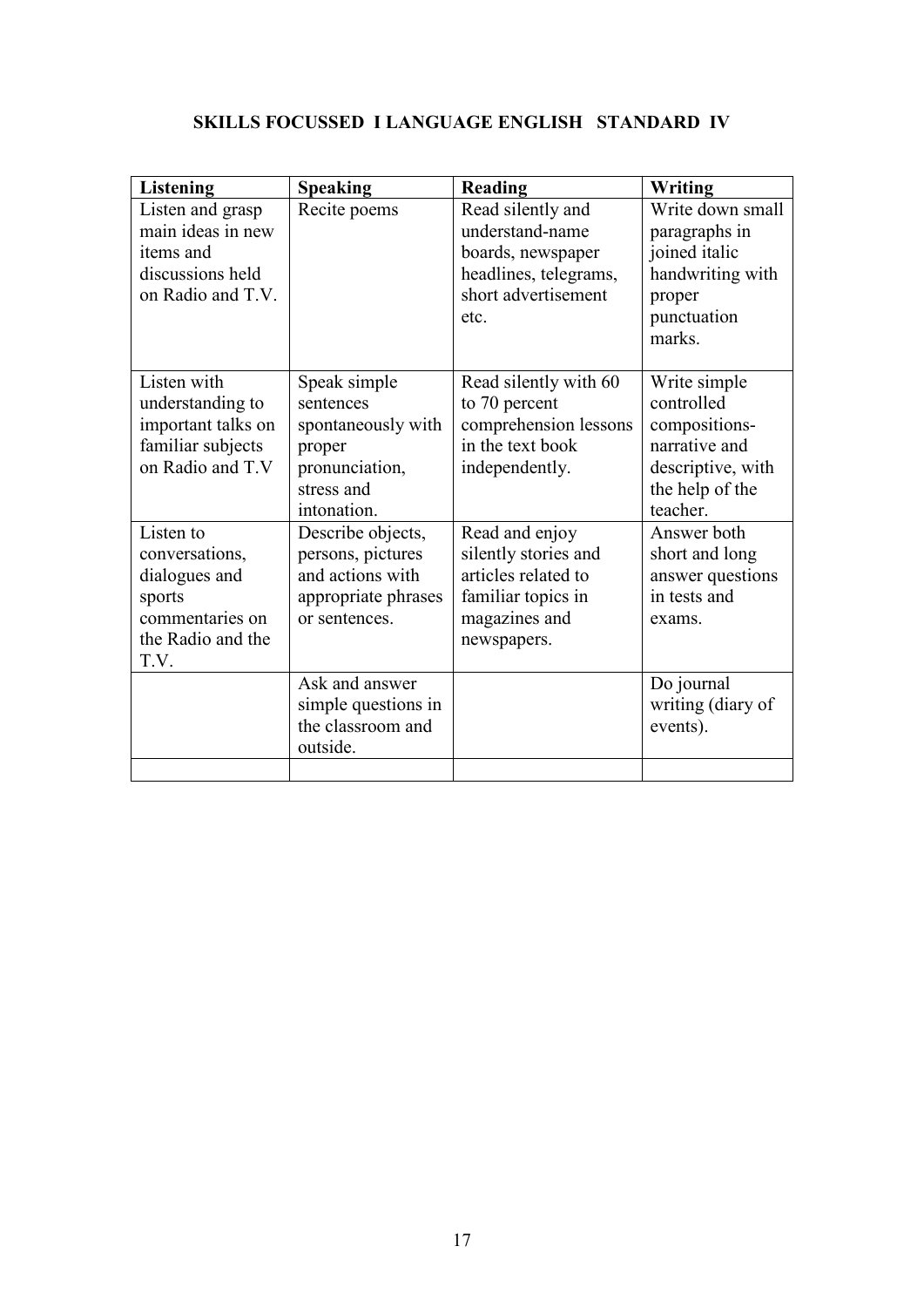## **SKILLS FOCUSSED I LANGUAGE ENGLISH STANDARD V**

| <b>Listening</b>                | <b>Speaking</b>   | Reading                   | Writing                                  |
|---------------------------------|-------------------|---------------------------|------------------------------------------|
| Listen with                     | Speak             | Read silently and         | Copy words,                              |
| understanding to                | spontaneously in  | enjoy-short stories, folk | phrases and                              |
| conversations,                  | classroom and     | tales and classics.       | sentences from the                       |
| dialogue, and                   | outside.          |                           | textbooks, chalk                         |
| stories.                        |                   |                           | board-joined italic                      |
|                                 |                   |                           | handwriting                              |
|                                 |                   |                           | with increased                           |
|                                 |                   |                           | speed.                                   |
|                                 |                   |                           | Write short                              |
| Listen to                       | Participate in    | Read silently and         |                                          |
| instructions and                | conversations and | enjoy-long narrative      | paragraphs and                           |
| perform actions<br>accordingly. | debates actively. | and descriptive poems     | essays (descriptive<br>and narrative) in |
|                                 |                   |                           | response to                              |
|                                 |                   |                           | questions,                               |
|                                 |                   |                           | independently on                         |
|                                 |                   |                           | familiar topics                          |
|                                 |                   |                           | objects, places and                      |
|                                 |                   |                           | persons.                                 |
|                                 | Tell a story with | Read silently and         | Write personal                           |
|                                 | proper voice      | understand instructions   | letters, notes-to                        |
|                                 | modulation.       | for carrying out          | family members                           |
|                                 |                   | activities both inside    | and invitations and                      |
|                                 |                   | and outside the           | announcements.                           |
|                                 |                   | classroom.                |                                          |
|                                 | Make short simple | Read and make notes       | Write posters in                         |
|                                 | announcements     | from a printed text.      | groups for special                       |
|                                 | with the guidance |                           | occasions.                               |
|                                 | of teacher.       |                           |                                          |
|                                 |                   |                           |                                          |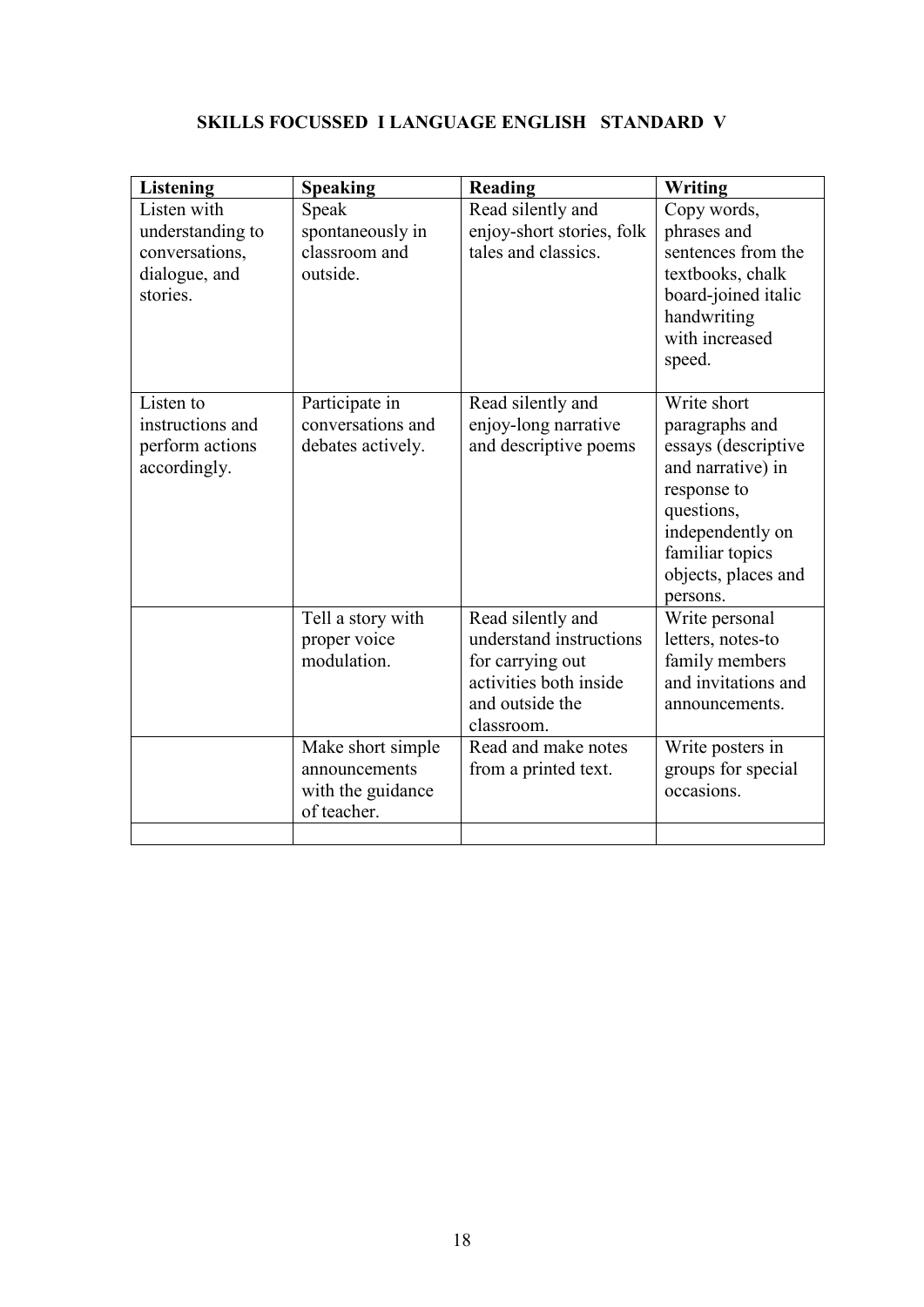| <b>Listening</b>                 | <b>Speaking</b>      | Reading                 | Writing             |
|----------------------------------|----------------------|-------------------------|---------------------|
| Listen and                       | Speak fluently and   | Read and enjoy          | Write small and     |
| understand short                 | spontaneously in     | supplementary           | continuous          |
| talks (record or                 | classroom            | materials like-comics,  | paragraphs on       |
| live) topics related             | discussion and       | story books,            | (a) a given topic   |
| to school subjects               | social situations.   | newspapers and          | with guidance from  |
| other than                       |                      | magazines.              | the teacher.        |
| English.                         |                      |                         | (b) general ideas,  |
|                                  |                      |                         | make notes,         |
|                                  |                      |                         | structure and       |
|                                  |                      |                         | prepare drafts for  |
|                                  |                      |                         | essays and articles |
|                                  |                      |                         | for children's      |
|                                  |                      |                         | magazines.          |
| Listen and                       | Speak for about 3-5  | Read and make notes     | Read, revise and    |
| understand the                   | minutes on a given   | from Thesaurus,         | comment on peer's   |
| teacher's reading                | topic.               | Dictionary and other    | articles.           |
| of poems and one-                |                      | subject reference books |                     |
| act plays.                       |                      | like Encyclopedia.      |                     |
| Listen to recorded               | Participate actively | Read with 70-80 %       | Produce final       |
| talks and make                   | in role play,        | comprehension,          | version with the    |
| notes.                           | dialogues,           | familiar passages and   | help of teacher.    |
|                                  | discussions and      | answer questions        |                     |
|                                  | debates              | orally.                 |                     |
| Listen to news                   |                      |                         | Write short essays, |
| bulletins,                       |                      |                         | letters, telegrams, |
| discussions,                     |                      |                         | small ads,          |
| science                          |                      |                         | independently       |
| programmes and<br>other items on |                      |                         |                     |
| Radio and T.V.                   |                      |                         |                     |
|                                  |                      |                         | Write short stories |
|                                  |                      |                         | independently.      |
|                                  |                      |                         |                     |

## **SKILLS FOCUSSED I LANGUAGE ENGLISH STANDARD VI**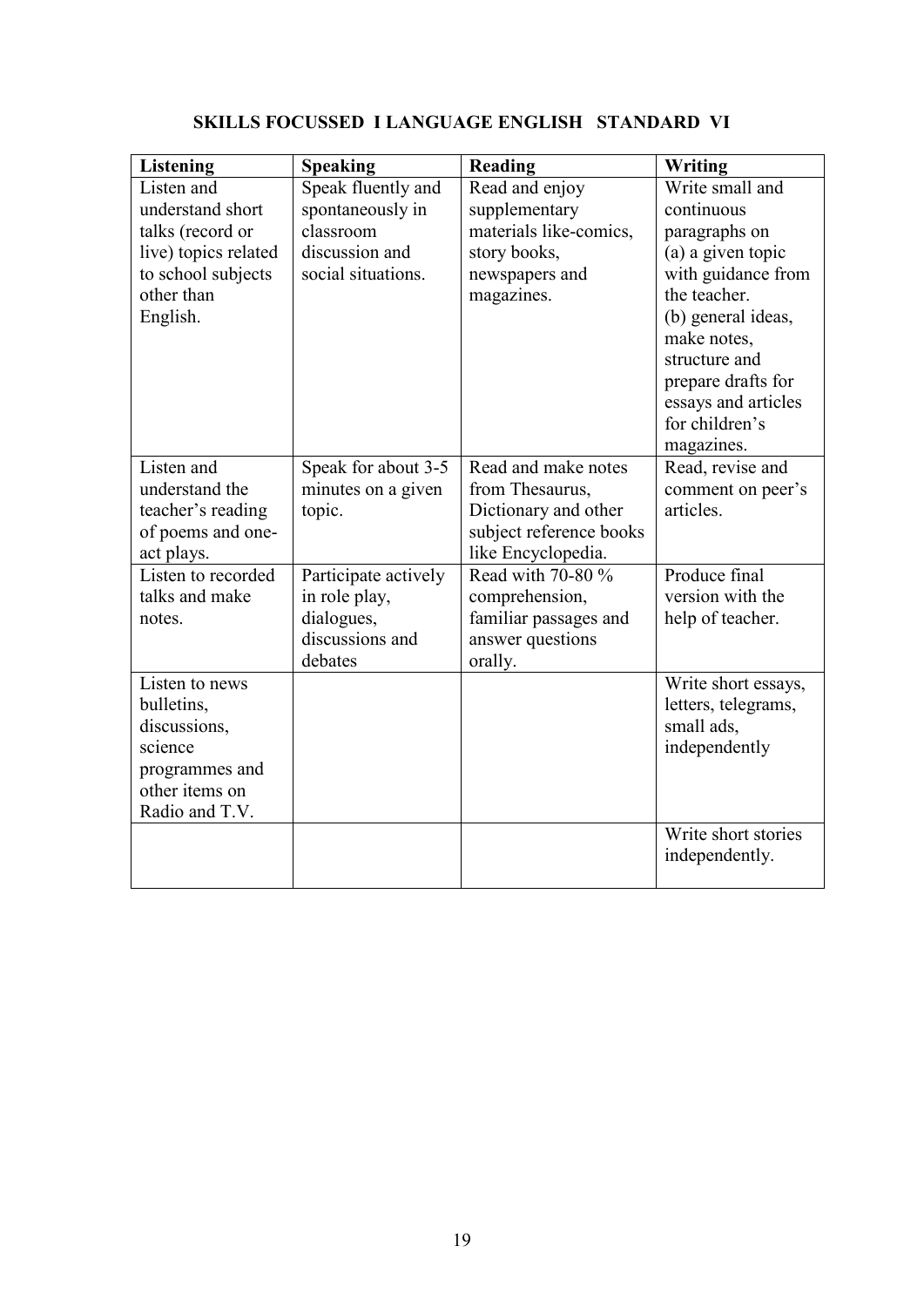|                                                                                                                                  |                                                                                                                                                                                                                                                                                                  |                                                                                                                                                                                                                                                                                                                                                 | <b>Writing</b>                                                                                                                                                                                                                                                                                                                                                                                                                                         |
|----------------------------------------------------------------------------------------------------------------------------------|--------------------------------------------------------------------------------------------------------------------------------------------------------------------------------------------------------------------------------------------------------------------------------------------------|-------------------------------------------------------------------------------------------------------------------------------------------------------------------------------------------------------------------------------------------------------------------------------------------------------------------------------------------------|--------------------------------------------------------------------------------------------------------------------------------------------------------------------------------------------------------------------------------------------------------------------------------------------------------------------------------------------------------------------------------------------------------------------------------------------------------|
| Listen to a                                                                                                                      | Speak with                                                                                                                                                                                                                                                                                       | Read silently with                                                                                                                                                                                                                                                                                                                              | Write with                                                                                                                                                                                                                                                                                                                                                                                                                                             |
| conversation taken                                                                                                               | considerable                                                                                                                                                                                                                                                                                     | appropriate speed and                                                                                                                                                                                                                                                                                                                           | appropriate speed                                                                                                                                                                                                                                                                                                                                                                                                                                      |
| from a play and                                                                                                                  | fluency in both                                                                                                                                                                                                                                                                                  | 70-80%                                                                                                                                                                                                                                                                                                                                          | and                                                                                                                                                                                                                                                                                                                                                                                                                                                    |
| respond critically.                                                                                                              | formal and                                                                                                                                                                                                                                                                                       | comprehension-                                                                                                                                                                                                                                                                                                                                  | comprehension,                                                                                                                                                                                                                                                                                                                                                                                                                                         |
|                                                                                                                                  |                                                                                                                                                                                                                                                                                                  |                                                                                                                                                                                                                                                                                                                                                 |                                                                                                                                                                                                                                                                                                                                                                                                                                                        |
|                                                                                                                                  |                                                                                                                                                                                                                                                                                                  |                                                                                                                                                                                                                                                                                                                                                 | questions and do                                                                                                                                                                                                                                                                                                                                                                                                                                       |
|                                                                                                                                  |                                                                                                                                                                                                                                                                                                  |                                                                                                                                                                                                                                                                                                                                                 |                                                                                                                                                                                                                                                                                                                                                                                                                                                        |
|                                                                                                                                  |                                                                                                                                                                                                                                                                                                  |                                                                                                                                                                                                                                                                                                                                                 |                                                                                                                                                                                                                                                                                                                                                                                                                                                        |
|                                                                                                                                  |                                                                                                                                                                                                                                                                                                  |                                                                                                                                                                                                                                                                                                                                                 |                                                                                                                                                                                                                                                                                                                                                                                                                                                        |
|                                                                                                                                  |                                                                                                                                                                                                                                                                                                  |                                                                                                                                                                                                                                                                                                                                                 |                                                                                                                                                                                                                                                                                                                                                                                                                                                        |
|                                                                                                                                  |                                                                                                                                                                                                                                                                                                  |                                                                                                                                                                                                                                                                                                                                                 |                                                                                                                                                                                                                                                                                                                                                                                                                                                        |
|                                                                                                                                  |                                                                                                                                                                                                                                                                                                  |                                                                                                                                                                                                                                                                                                                                                 |                                                                                                                                                                                                                                                                                                                                                                                                                                                        |
|                                                                                                                                  |                                                                                                                                                                                                                                                                                                  |                                                                                                                                                                                                                                                                                                                                                 |                                                                                                                                                                                                                                                                                                                                                                                                                                                        |
|                                                                                                                                  |                                                                                                                                                                                                                                                                                                  |                                                                                                                                                                                                                                                                                                                                                 |                                                                                                                                                                                                                                                                                                                                                                                                                                                        |
|                                                                                                                                  |                                                                                                                                                                                                                                                                                                  |                                                                                                                                                                                                                                                                                                                                                 |                                                                                                                                                                                                                                                                                                                                                                                                                                                        |
|                                                                                                                                  |                                                                                                                                                                                                                                                                                                  |                                                                                                                                                                                                                                                                                                                                                 |                                                                                                                                                                                                                                                                                                                                                                                                                                                        |
|                                                                                                                                  |                                                                                                                                                                                                                                                                                                  |                                                                                                                                                                                                                                                                                                                                                 |                                                                                                                                                                                                                                                                                                                                                                                                                                                        |
|                                                                                                                                  |                                                                                                                                                                                                                                                                                                  |                                                                                                                                                                                                                                                                                                                                                 |                                                                                                                                                                                                                                                                                                                                                                                                                                                        |
|                                                                                                                                  |                                                                                                                                                                                                                                                                                                  |                                                                                                                                                                                                                                                                                                                                                 |                                                                                                                                                                                                                                                                                                                                                                                                                                                        |
|                                                                                                                                  |                                                                                                                                                                                                                                                                                                  |                                                                                                                                                                                                                                                                                                                                                 |                                                                                                                                                                                                                                                                                                                                                                                                                                                        |
|                                                                                                                                  |                                                                                                                                                                                                                                                                                                  |                                                                                                                                                                                                                                                                                                                                                 |                                                                                                                                                                                                                                                                                                                                                                                                                                                        |
|                                                                                                                                  |                                                                                                                                                                                                                                                                                                  |                                                                                                                                                                                                                                                                                                                                                 |                                                                                                                                                                                                                                                                                                                                                                                                                                                        |
|                                                                                                                                  |                                                                                                                                                                                                                                                                                                  |                                                                                                                                                                                                                                                                                                                                                 |                                                                                                                                                                                                                                                                                                                                                                                                                                                        |
|                                                                                                                                  |                                                                                                                                                                                                                                                                                                  |                                                                                                                                                                                                                                                                                                                                                 |                                                                                                                                                                                                                                                                                                                                                                                                                                                        |
|                                                                                                                                  |                                                                                                                                                                                                                                                                                                  |                                                                                                                                                                                                                                                                                                                                                 |                                                                                                                                                                                                                                                                                                                                                                                                                                                        |
|                                                                                                                                  |                                                                                                                                                                                                                                                                                                  |                                                                                                                                                                                                                                                                                                                                                 |                                                                                                                                                                                                                                                                                                                                                                                                                                                        |
|                                                                                                                                  |                                                                                                                                                                                                                                                                                                  |                                                                                                                                                                                                                                                                                                                                                 |                                                                                                                                                                                                                                                                                                                                                                                                                                                        |
|                                                                                                                                  |                                                                                                                                                                                                                                                                                                  |                                                                                                                                                                                                                                                                                                                                                 |                                                                                                                                                                                                                                                                                                                                                                                                                                                        |
|                                                                                                                                  |                                                                                                                                                                                                                                                                                                  |                                                                                                                                                                                                                                                                                                                                                 |                                                                                                                                                                                                                                                                                                                                                                                                                                                        |
|                                                                                                                                  |                                                                                                                                                                                                                                                                                                  |                                                                                                                                                                                                                                                                                                                                                 |                                                                                                                                                                                                                                                                                                                                                                                                                                                        |
|                                                                                                                                  |                                                                                                                                                                                                                                                                                                  |                                                                                                                                                                                                                                                                                                                                                 |                                                                                                                                                                                                                                                                                                                                                                                                                                                        |
|                                                                                                                                  |                                                                                                                                                                                                                                                                                                  |                                                                                                                                                                                                                                                                                                                                                 |                                                                                                                                                                                                                                                                                                                                                                                                                                                        |
|                                                                                                                                  |                                                                                                                                                                                                                                                                                                  |                                                                                                                                                                                                                                                                                                                                                 |                                                                                                                                                                                                                                                                                                                                                                                                                                                        |
|                                                                                                                                  |                                                                                                                                                                                                                                                                                                  |                                                                                                                                                                                                                                                                                                                                                 |                                                                                                                                                                                                                                                                                                                                                                                                                                                        |
|                                                                                                                                  |                                                                                                                                                                                                                                                                                                  |                                                                                                                                                                                                                                                                                                                                                 |                                                                                                                                                                                                                                                                                                                                                                                                                                                        |
| Listen to an<br>unfamiliar passage<br>to do tasks.<br>Listen to a<br>recorded speech<br>and answer<br>comprehension<br>questions | informal situations<br>independently.<br>Speak for about 5-<br>6 minutes on a<br>given topic.<br>Converse with<br>friends, family<br>members, and<br>others using<br>language<br>appropriate for the<br>occasion.<br>Participate in role<br>play, skits,<br>discussions and<br>debates actively. | literary and authentic<br>passages taken from<br>everyday life<br>situations.<br>Read and understand<br>long narrative and<br>descriptive poems and<br>simple literary pieces<br>(both<br>Indian & Foreign)<br>Read and enjoy stories<br>by familiar authors.<br>Read and understand<br>newspapers,<br>magazines science and<br>sports reports. | answer text book<br>tasks like<br>paragraph<br>writing, essay<br>writing etc. on<br>familiar and<br>unfamiliar topics<br>Write with<br>requisite<br>accuracy and<br>appropriacy.<br>Write free<br>compositions-<br>stories, dialogues,<br>informal letters<br>information<br>booklets,<br>newspaper<br>reports<br>etc.<br>Write messages<br>for telegrams fax<br>$&$ email<br>Write<br>paraphrases and<br>summaries based<br>on reference<br>material. |

## **SKILLS FOCUSSED I LANGUAGE ENGLISH STANDARD VII**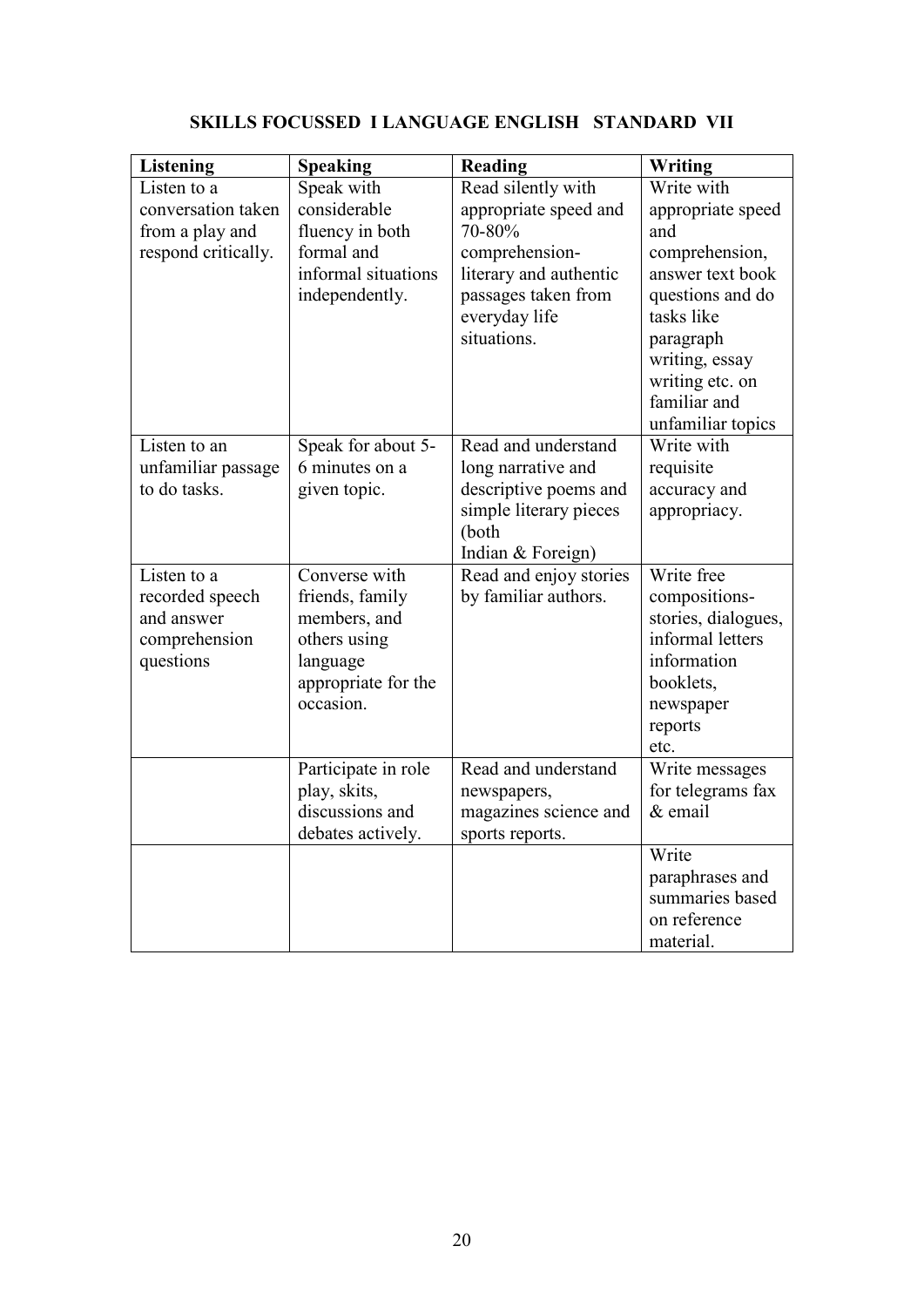## **Scheme of Evaluation for semester examination I language (Classes I to VII)**

## **Oral Test : 25 marks**

|                   | <b>Skill/Objective</b>       | <b>Content Area</b>     | <b>Marks</b> |
|-------------------|------------------------------|-------------------------|--------------|
|                   | <b>Listening</b>             | <b>Unseen Story</b>     |              |
| Group             | Comprehension                |                         |              |
|                   | <b>Spelling, punctuation</b> | Unseen passage          |              |
|                   | (dictation)                  |                         |              |
|                   | <b>Speaking</b>              | <b>Prescribed poems</b> |              |
| <b>Individual</b> | <b>Speaking</b>              | Communication           |              |
|                   | <b>Reading Aloud</b>         | <b>Prescribed prose</b> |              |

## **Analysis of the Oral Test**

## **Mode of Test**

- 1. Group : 40%
- 2. Individual : 60%

## **Skills/Objectives**

| 1. Listening comprehension :             | 20%        |
|------------------------------------------|------------|
| 2. Speaking: Recitation:                 | 20%        |
| Communication:                           | 20%        |
| 3. Reading aloud :                       | 20%        |
| 4. Language (spelling, etc):             | 20%        |
| <b>Content Areas</b>                     |            |
| 1. Prescribed material                   |            |
| (Prose : 20% poems : 20%) :              | 40%        |
| 2. Unfamiliar material                   |            |
| (Listening : $20\%$ Dictation : $20\%$ ) | 40%        |
| 3. Oral Communication:                   | <b>20%</b> |

## **Written Examination**

| Part | <b>Skill/Objective</b>   | <b>Content Area</b>                        | <b>Marks</b> |
|------|--------------------------|--------------------------------------------|--------------|
| A    | <b>Knowledge of</b>      | <b>Reader Prose</b>                        | 25           |
|      | content                  | General                                    | 20           |
|      |                          | handwriting                                | 5            |
| B    | Language                 | <b>Structure</b>                           | 10           |
|      |                          | <b>Vocabulary</b>                          | 5            |
|      | Reading<br>Comprehension | <b>Reader-Prose</b><br><b>Reader-Poems</b> | 10<br>5      |
|      |                          | <b>Unseen Passage</b>                      | 10           |
|      | <b>Study Skills</b>      | General                                    | 10           |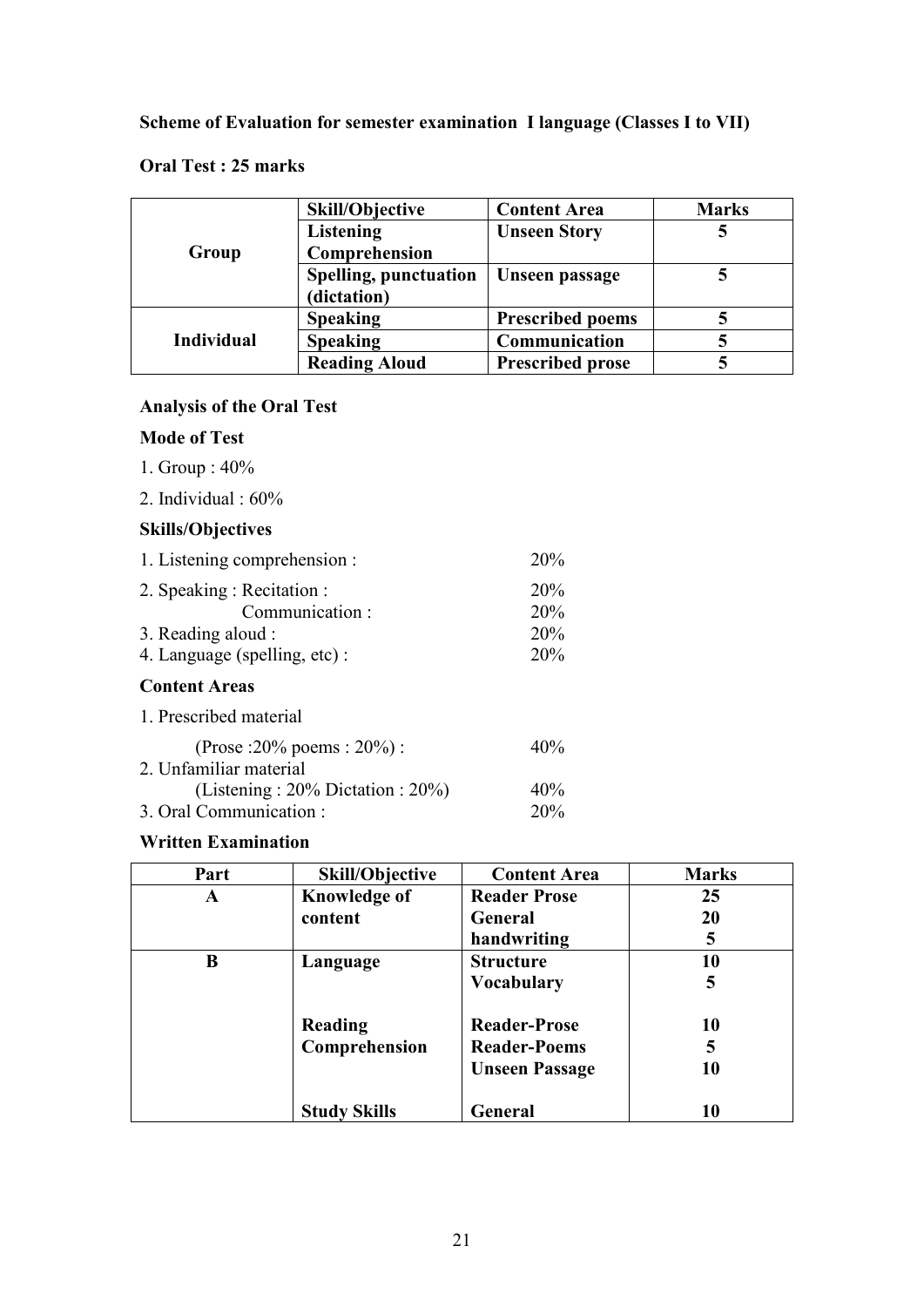## **Analysis of the Paper**

### **Skills / Objectives**

| 1. Knowledge of content Reader: | 25 | 25% |
|---------------------------------|----|-----|
| 2. Language Structure :         | 10 | 15% |
| 3. Comprehension Reader-Prose:  | 10 |     |
| Reader-Poems:                   | 5  |     |
| Unseen-Prose:                   | 10 | 25% |
| 4. Writing                      |    |     |
| Composition :                   | 20 |     |
| Handwriting:                    | 5  | 25% |
| 5. Study skills :               | 10 | 10% |
| <b>Content Areas</b>            |    |     |
| 1. Prescribed Reader:           | 40 | 40% |
| 2. Unseen Prose:                | 10 | 10% |
| 3. Language :                   | 15 | 15% |
| 4. Writing :                    | 25 | 25% |
| 5. Study skills :               | 10 | 10% |
|                                 |    |     |

## **Suggested format of the Readers (for I language classes I to VII)**

Each unit can have three parts.

- Part A will have the lesson. Depending on the class, the content coverage may vary. While in lower classes, more pictures and less of text is preferred, in higher classes authentic texts of about 500 words can be given. This can be finalised by the textbook writers.
- Part B will have worksheets for language practice to provide opportunities for conversation practice, writing, grammar practice activities - exercises for listening.
- Part C will have suggestions for project work/self learning activities. It can also include a sample question paper for the semester examination.

### **Format for teacher's hand book**

- 1. Preface
- 2. How to use this book?
- 3. Contents
- 4. Theoretical issues related to teaching English.
- 5. Salient features of the Reader
- 6. Unit wise notes for the teacher with the following sections.
	- a. How to transact the prose lesson?
	- b. How to transact the poem?
	- c. Two passages for providing listening practice.
	- d. Activities to help learners work out the exercises given in worksheets.
- 7. Any other support material.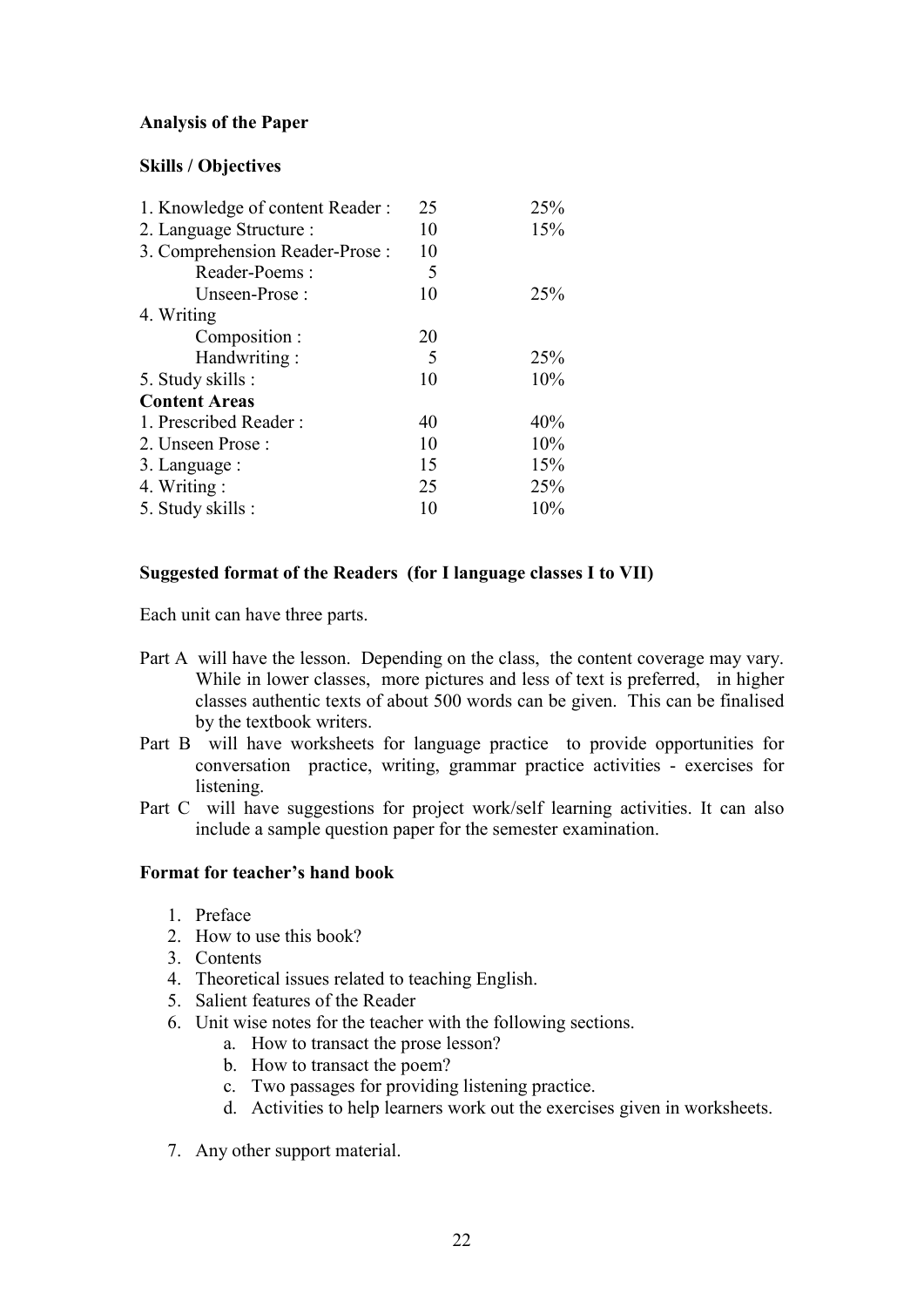| <b>Listening</b>                                                                                      | <b>Speaking</b>                                                                                                     | Reading                                                                                           | Writing                                                                                                                      |
|-------------------------------------------------------------------------------------------------------|---------------------------------------------------------------------------------------------------------------------|---------------------------------------------------------------------------------------------------|------------------------------------------------------------------------------------------------------------------------------|
| Listen to simple<br>words, phrases,<br>and sentences and<br>associate them<br>with their<br>meanings. | Repeat words,<br>phrases and<br>sentences correctly<br>after the teacher.<br>Make responses to<br>simple sentences. | Recognise words in<br>English and<br>associate them with<br>objects and pictures.                 | Copy out and<br>practice patterns,<br>letter shapes and<br>letters (Capital and<br>small)<br>demonstrated by<br>the teacher. |
| Listen to requests,<br>simple instructions<br>and questions and<br>respond<br>appropriately.          | Say rhymes and<br>action songs with<br>gestures and<br>actions                                                      | Read aloud simple<br>words, phrases and<br>sentences from the<br>book<br>(Print material)         | Copy out words,<br>phrases and<br>sentences neatly<br>and legibly in<br>unjoined italic<br>style.                            |
| Listen to rhymes,<br>songs and repeat<br>them. Listen to<br>simple and short<br>stories.              | Give appropriate<br>responses to<br>greetings and<br>enquiries                                                      | Read aloud written<br>words, phrases and<br>sentences from the<br>chalk board and<br>flash cards. | Write words,<br>phrases and short<br>and simple<br>sentences dictated<br>by the teacher                                      |
|                                                                                                       | Ask and answer<br>simple questions                                                                                  |                                                                                                   | Write simple<br>words, phrases and<br>sentences<br>independently in<br>response to<br>teacher's<br>instructions.             |

## **SKILLS FOCUSSED II LANGUAGE ENGLISH STANDARD V**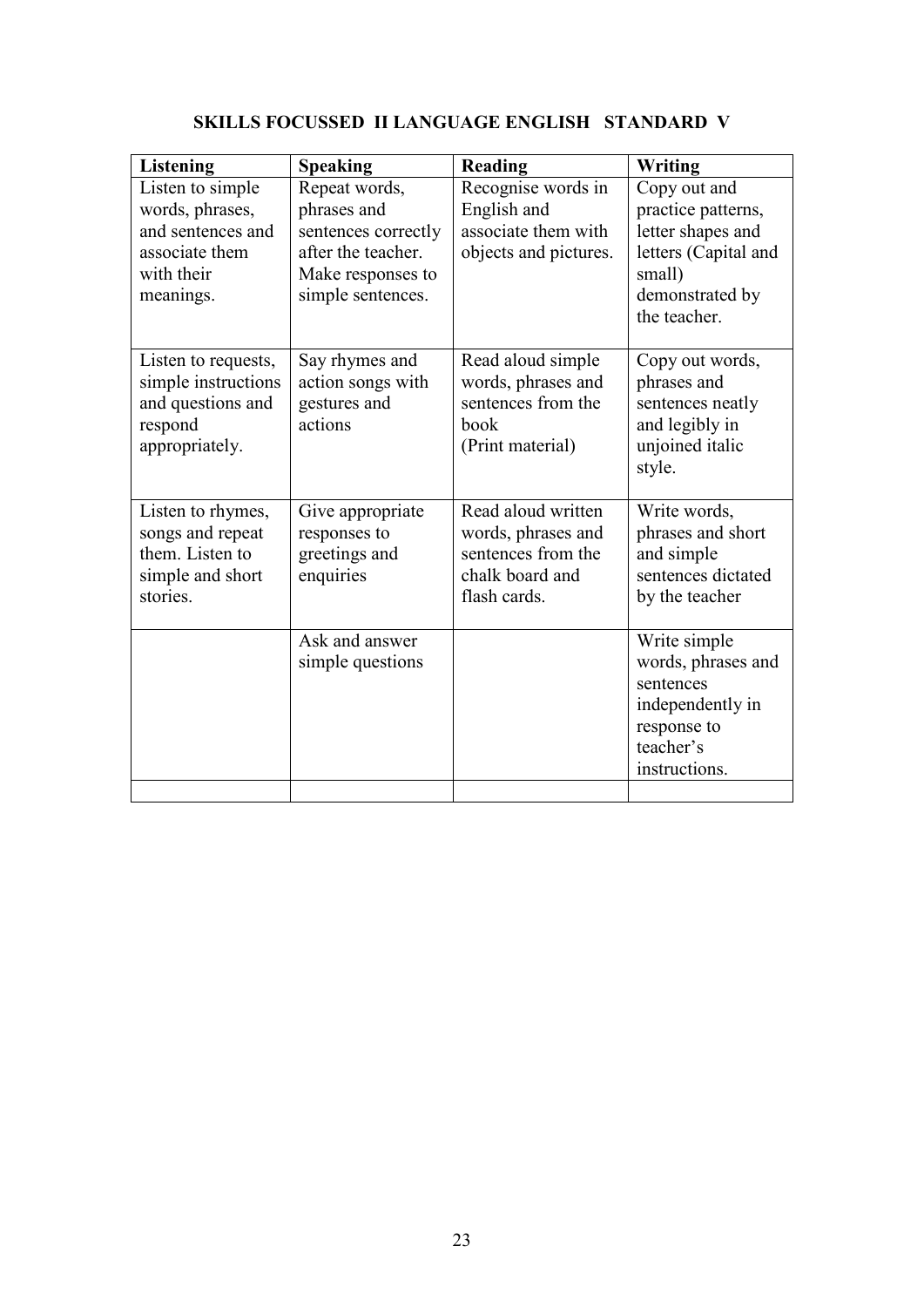| <b>Listening</b>                                            | <b>Speaking</b>                | <b>Reading</b>                      | Writing         |
|-------------------------------------------------------------|--------------------------------|-------------------------------------|-----------------|
| Listen and understand simple                                | Repeat words                   | Read aloud                          | Copy out and    |
| sentences.                                                  | and sentences                  | phrases, and                        | practice italic |
|                                                             | after the teacher              | sentences with                      | script joining  |
|                                                             | including the                  | proper intonation.                  | the letters.    |
|                                                             | stress patterns                |                                     |                 |
|                                                             | demonstrated by                |                                     |                 |
|                                                             | the teacher.                   |                                     |                 |
| Listen and understand                                       | Describe                       | Read silently and                   | Write down      |
| requests/commands/classroom                                 | pictures and                   | understand short                    | sentences       |
| instructions and questions.                                 | processes in                   | and simple                          | from the        |
|                                                             | simple phrases                 | passages.                           | chalk board     |
|                                                             | and sentences.                 |                                     | and printed     |
|                                                             |                                | Read aloud                          | books.          |
| Listen and understand simple                                | Narrate simple                 |                                     | Write           |
| dialogues, conversations,                                   | incidents/daily<br>routines in | conversations,<br>short stories and | answers to      |
| short stories, description of<br>places and                 |                                |                                     | simple          |
| things when presented along                                 | response to<br>simple          | recite poems                        | questions.      |
| with pictures.                                              | questions.                     | meaningfully.                       |                 |
| Listen and understand the                                   |                                |                                     |                 |
|                                                             |                                |                                     |                 |
| syllabic stress in a word.<br>Listen and understand the use |                                |                                     |                 |
|                                                             |                                |                                     |                 |
| of strong and weak forms in                                 |                                |                                     |                 |
| connected speech                                            |                                |                                     |                 |

## **SKILLS FOCUSSED II LANGUAGE ENGLISH STANDARD VI**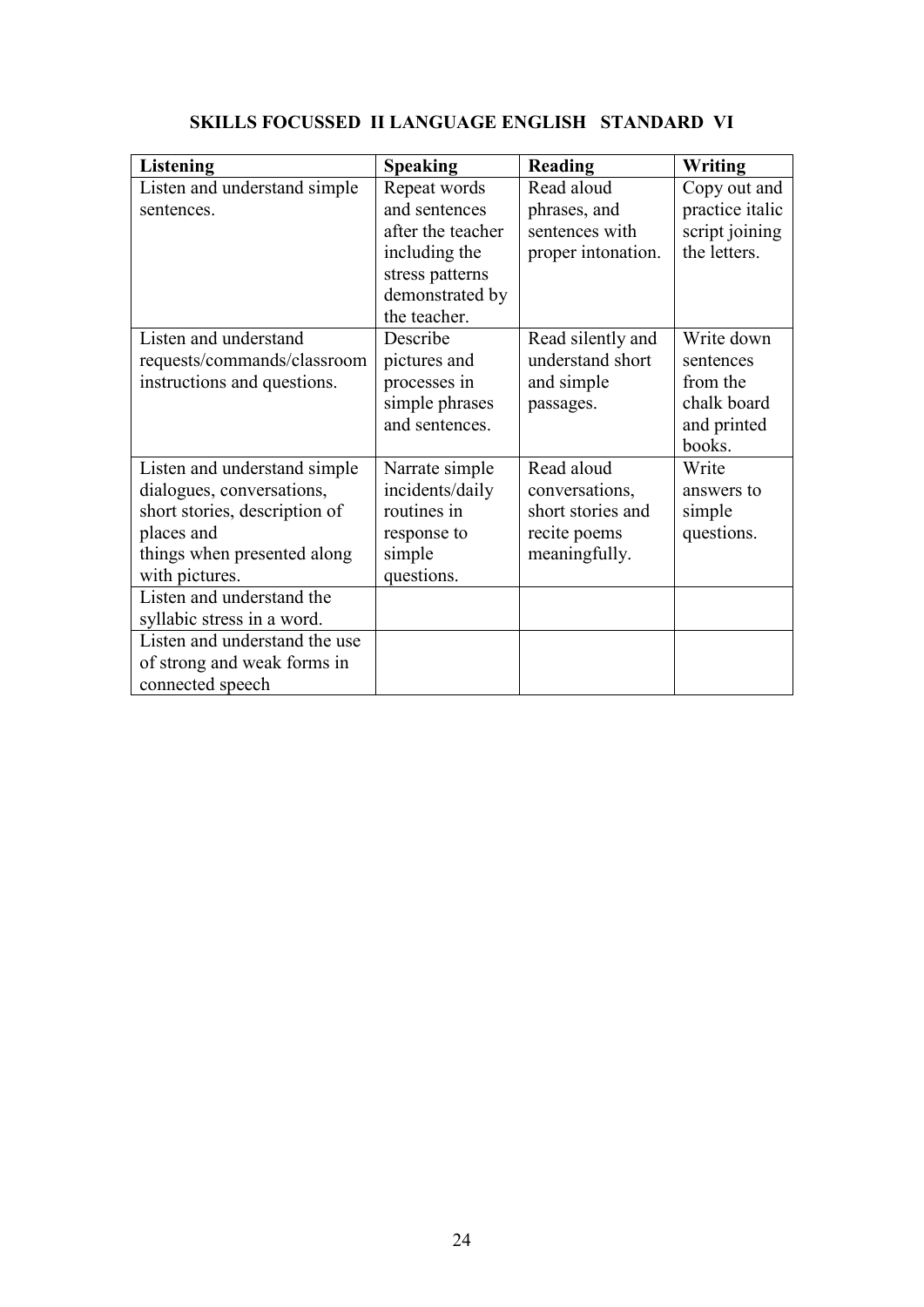## **SKILLS FOCUSSED II LANGUAGE ENGLISH STANDARD VII**

| <b>Listening</b>                                                                        | <b>Speaking</b>                                    | <b>Reading</b>                                                                            | Writing                                                                                                                            |
|-----------------------------------------------------------------------------------------|----------------------------------------------------|-------------------------------------------------------------------------------------------|------------------------------------------------------------------------------------------------------------------------------------|
| Listen, understand and<br>respond to<br>requests/commands/and<br>instructions.          | Say rhymes<br>rhythmically                         | Read and<br>understand longer<br>passages silently.                                       | Copy words,<br>phrases and<br>sentences neatly<br>and legibly in<br>joined italic<br>style.                                        |
| Listen to short stories,<br>conversations and<br>answer comprehension<br>questions.     | Recite simple<br>poems.                            | Read poems and<br>songs with proper<br>pronunciation,<br>stress, pause and<br>intonation. | Write words<br>and short<br>sentences<br>dictated by the<br>teacher with<br>appropriate<br>punctuation.                            |
| Listen to variation $\overline{\text{in}}$<br>stress in connected<br>speech and repeat. | Ask and answer<br>simple questions                 | Read and<br>understand name<br>boards, newspaper<br>headlines, ads and<br>pamphlets.      | Write simple<br>controlled<br>descriptive<br>sentences and<br>small<br>paragraphs of<br>four to five<br>sentences on<br>their own. |
|                                                                                         | Use language to<br>carry out simple<br>tasks       |                                                                                           |                                                                                                                                    |
| Listen to and<br>understand the<br>importance of tonal<br>variation in utterances.      | Pronounce words<br>with proper<br>stress.          |                                                                                           | Write short and<br>long answers<br>for questions<br>given in class<br>tests and exams.                                             |
|                                                                                         | Take part in<br>simple and short<br>conversations. |                                                                                           |                                                                                                                                    |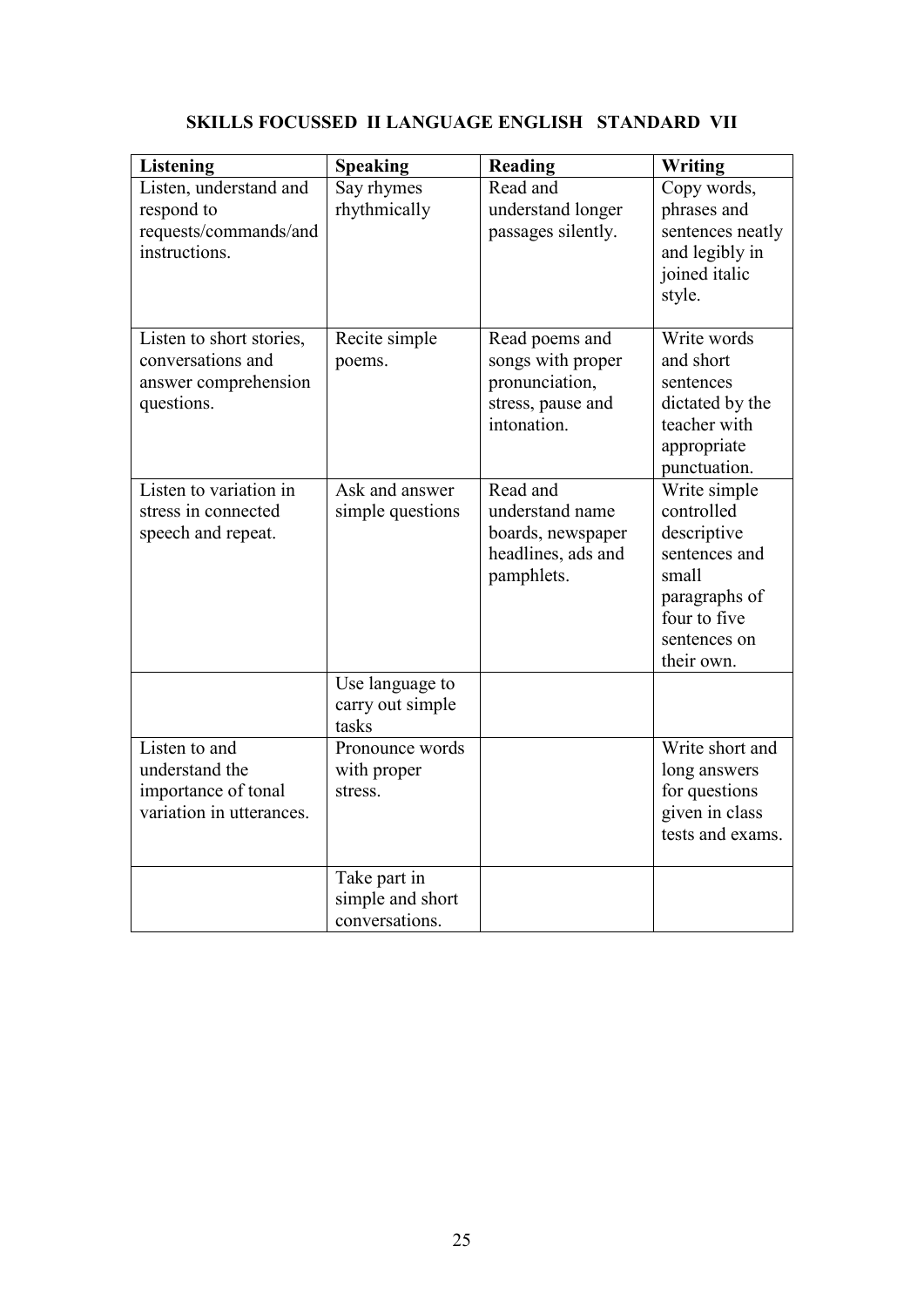| SI. | Areas to be covered                   | weight $%$ |    |                          |
|-----|---------------------------------------|------------|----|--------------------------|
| No. |                                       | V          |    |                          |
|     | Oral Test (Group)                     |            |    |                          |
|     | Listening Comprehension               |            |    |                          |
| 1.1 | Story (unknown)                       | 10         | 10 | 10                       |
| 1.2 | General (unknown)                     | 10<br>10   |    |                          |
|     | Oral Test (Pair)                      |            |    |                          |
| 2   | Communication - Conversation          | 10         | 10 |                          |
|     | (known content)                       |            |    |                          |
|     | Oral Test (individual)                |            |    |                          |
| 3   | Reciting a poem                       | 10         | 5  |                          |
| 4   | Reading aloud                         | 10         | 5  | 5                        |
| 5   | Answering questions (prescribed text) | 10         | 10 | $\overline{\mathcal{L}}$ |
|     |                                       | 60         | 50 |                          |

| Scheme of Evaluation for semester examination II and III language. |  |  |  |  |
|--------------------------------------------------------------------|--|--|--|--|
|--------------------------------------------------------------------|--|--|--|--|

| SI. | <b>Areas to be covered</b>            | weight % |    |    |
|-----|---------------------------------------|----------|----|----|
| No. |                                       | V        |    |    |
|     | Written test                          |          |    |    |
|     | Reading comprehension I               |          |    |    |
|     | Story (unknown)                       | 10       | 10 | 10 |
| 1.2 | General – a short paragraph           | $\Omega$ |    | 10 |
|     | (unknown)                             |          |    |    |
| 2   | Reading comprehension II (unknown)    | 5        | 5  |    |
|     | (Sequencing, identifying two stories) |          |    |    |
| 3   | Reading comprehension III poems       | $\theta$ |    | 5  |
| 4   | Copying a given text                  | 5        |    | 5  |
| 5   | Writing a poem from memory            | 5        |    | 5  |
| 6   | Vocabulary                            | 10       | 10 | 10 |
|     | Usage                                 | 5        | 10 | 10 |
|     |                                       | 40       | 50 | 60 |

Note: Unknown passages have been suggested for reading and listening comprehension to reduce rote learning of textual contents. It is hoped that learners will not resort to memorising.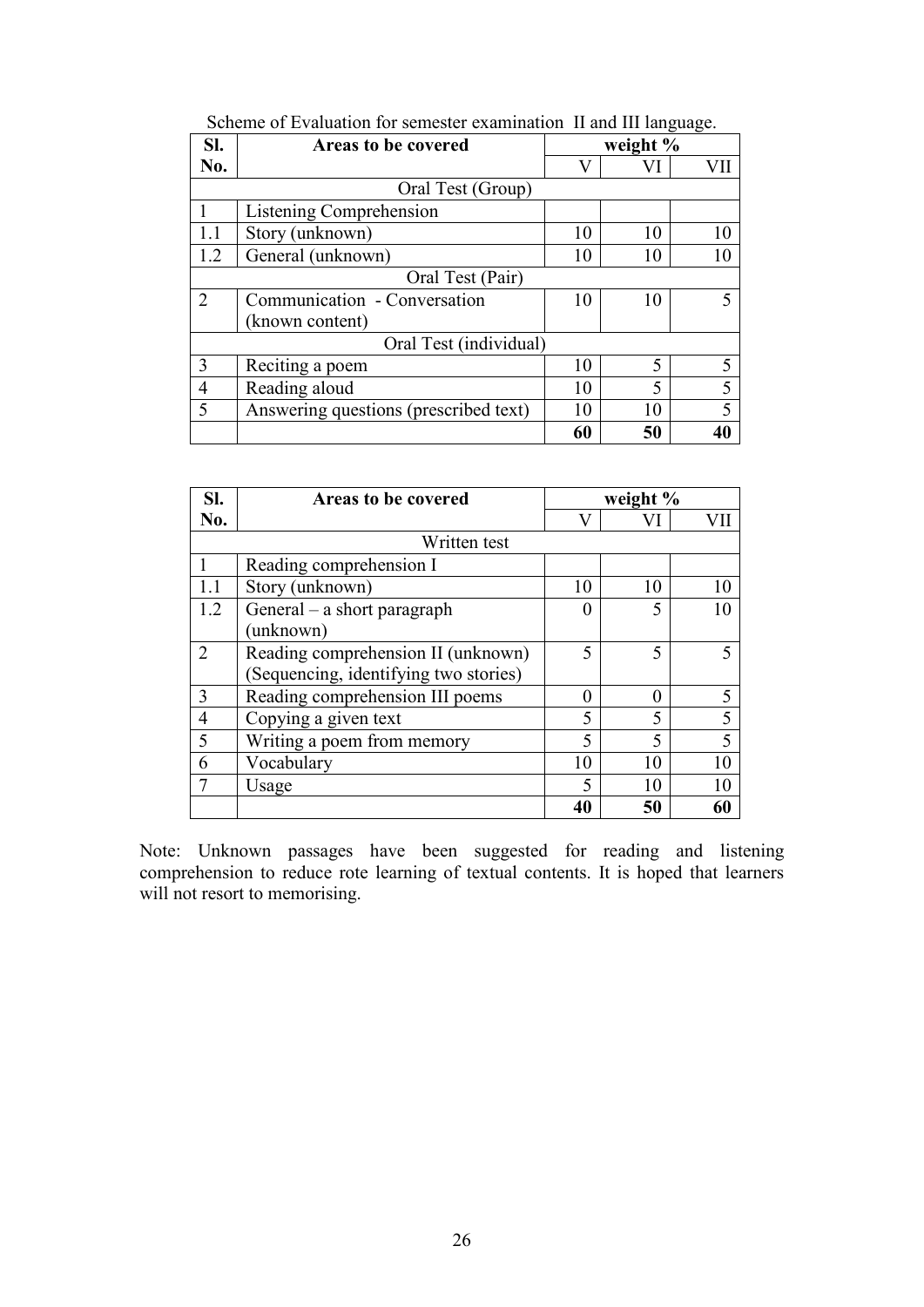## **Suggested format of the Readers (for II language classes V to VII)**

Each unit can have three parts.

**Coverage I semester**

- Part A will have the lesson. Depending on the class, the content coverage may vary. While in lower classes, more pictures and less of text is preferred, in higher classes authentic texts of about 500 words can be given. This can be finalised by the textbook writers.
- Part B will have worksheets for language practice to provide opportunities for conversation practice, writing, grammar practice activities - exercises for listening.

Part C will have suggestions for project work/self learning activities. It can also include a sample question paper for the semester examination.

| Total No. of Periods Available |                | 80 periods of 40 minutes each 35 |
|--------------------------------|----------------|----------------------------------|
| Prose                          |                | $35(5$ Lessons)                  |
| Poetry                         |                | 20                               |
| Testing, Evaluation            |                |                                  |
| and Remedial Teaching          |                | 20                               |
| Evaluation                     | $\ddot{\cdot}$ | 05                               |
| Total                          |                | 80 Periods                       |
| Coverage II Semester           |                |                                  |
| Total no of Periods available  |                | 70 (Periods of 40 minutes each)  |
| Prose                          | $\ddot{\cdot}$ | $28(3$ Lessons)                  |
| Poetry                         | $\ddot{\cdot}$ | 16 (3 Poems)                     |
| <b>Testing Evaluation</b>      | ÷              | 17                               |
| Remedial Teaching              |                |                                  |
| Evaluation                     |                | 09                               |
|                                |                | 70 Periods                       |

**NOTE: The suggested length may vary from class to class depending on the level. This can be fixed by the textbook writers while actually preparing the Readers.**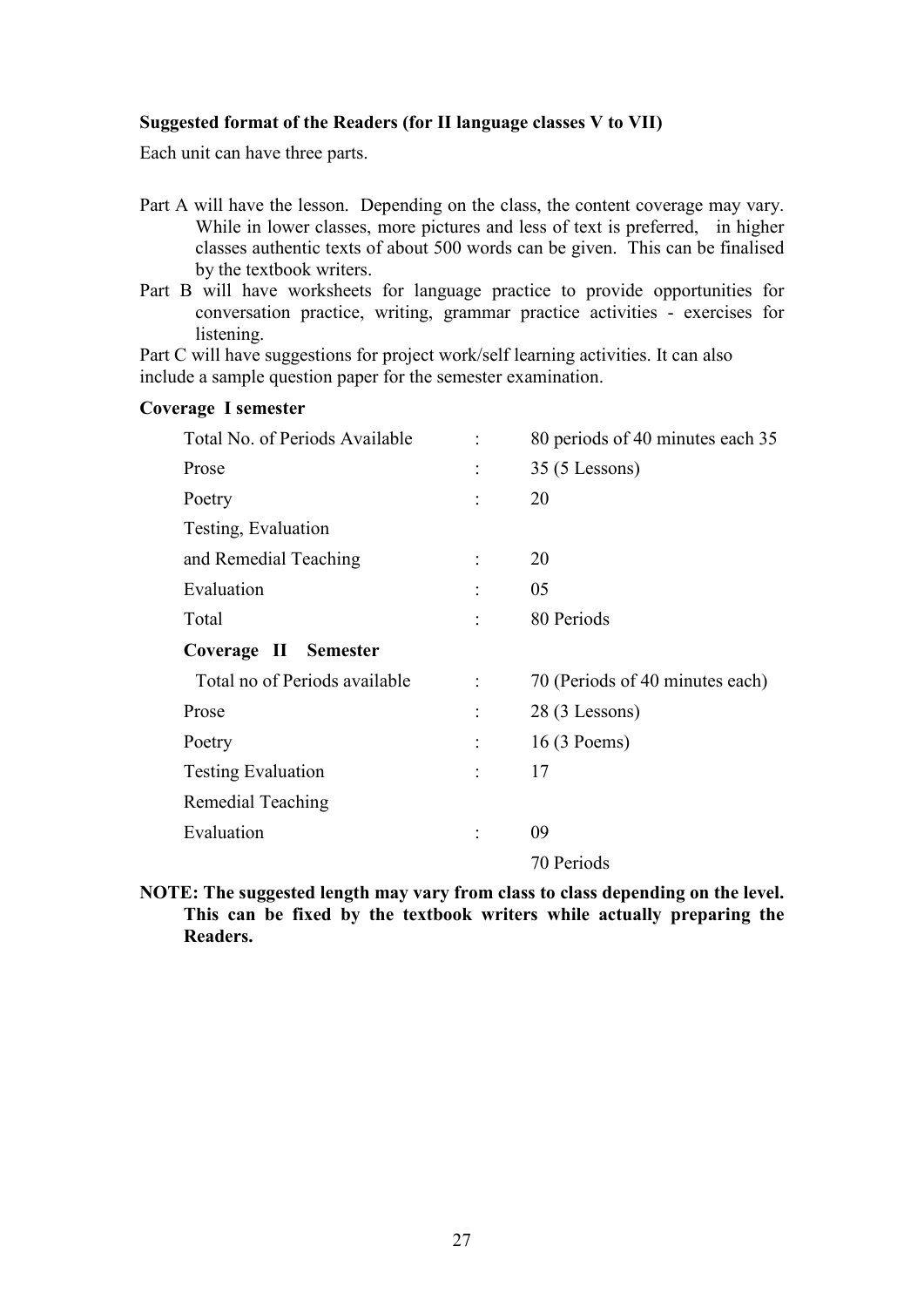### **Format for teacher's hand book**

- 8. Preface
	- 9. How to use this book?
	- 10. Contents
	- 11. Theoretical issues related to teaching English.
	- 12. Salient features of the Reader
	- 13. Unit wise notes for the teacher with the following sections.
		- a. How to transact the prose lesson?
			- b. How to transact the poem?
			- c. Two passages for providing listening practice.
			- d. Activities to help learners work out the exercises given in worksheets.
	- 14. Any other support material.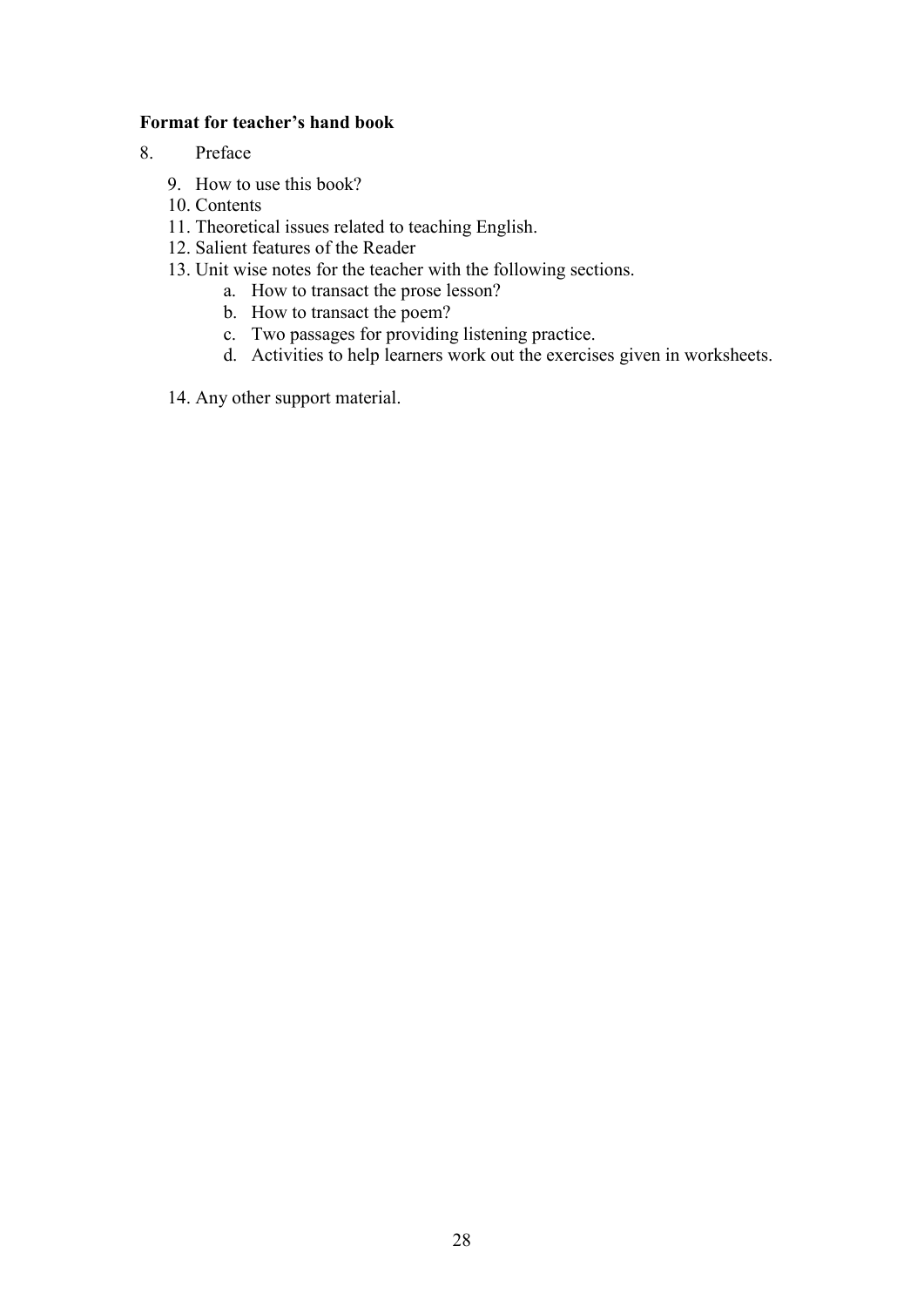## **Syllabus for Classes VIII to X I language**

 1 Readers for each class should have ten lessons and ten poems. The themes chosen should relate to the ten core elements. Each reader should have a section at the end of about 30 pages of Supplementary Reading Material (to be examined).

#### **2. Suggested areas:-**

- a. Stories 3(One should be with an Indian setting (preferably from our epics)
- b. Our Constitution
- c. On science-Biography of a Scientist, Story of an invention/exploration
- d. On Environment
- e An essay
- f. A Letter
- g. Biographical sketch of a great leader-preferably an Indian (not living) one lesson each in VIII, IX and X.
- h. On a sports personality/event
- i. Social Service
- j. Our festivals
- k. National Integration
- l. Transportation and communication
- m. Population
- n. India's Freedom struggle
- o. From the World of animals/birds/creatures

 Two lessons or at least one should be a short play/scene from a longer play, preferably by an Indian writer with an Indian background. Lesson should highlight the ten core-elements

- 3. Authentic texts should be used as far as possible.
- 4. If the pieces are difficult, they should be edited specially for standard VIII.

#### *Each lesson should have exercises on:*

- a. comprehension at various levels.
- b. vocabulary/spoken English.
- c. language items/spelling/punctuation/grammar.
- d. composition.
- e. exercises on paired and group work based on values prescribed.
- A few exercises should be suitable for group and paired work.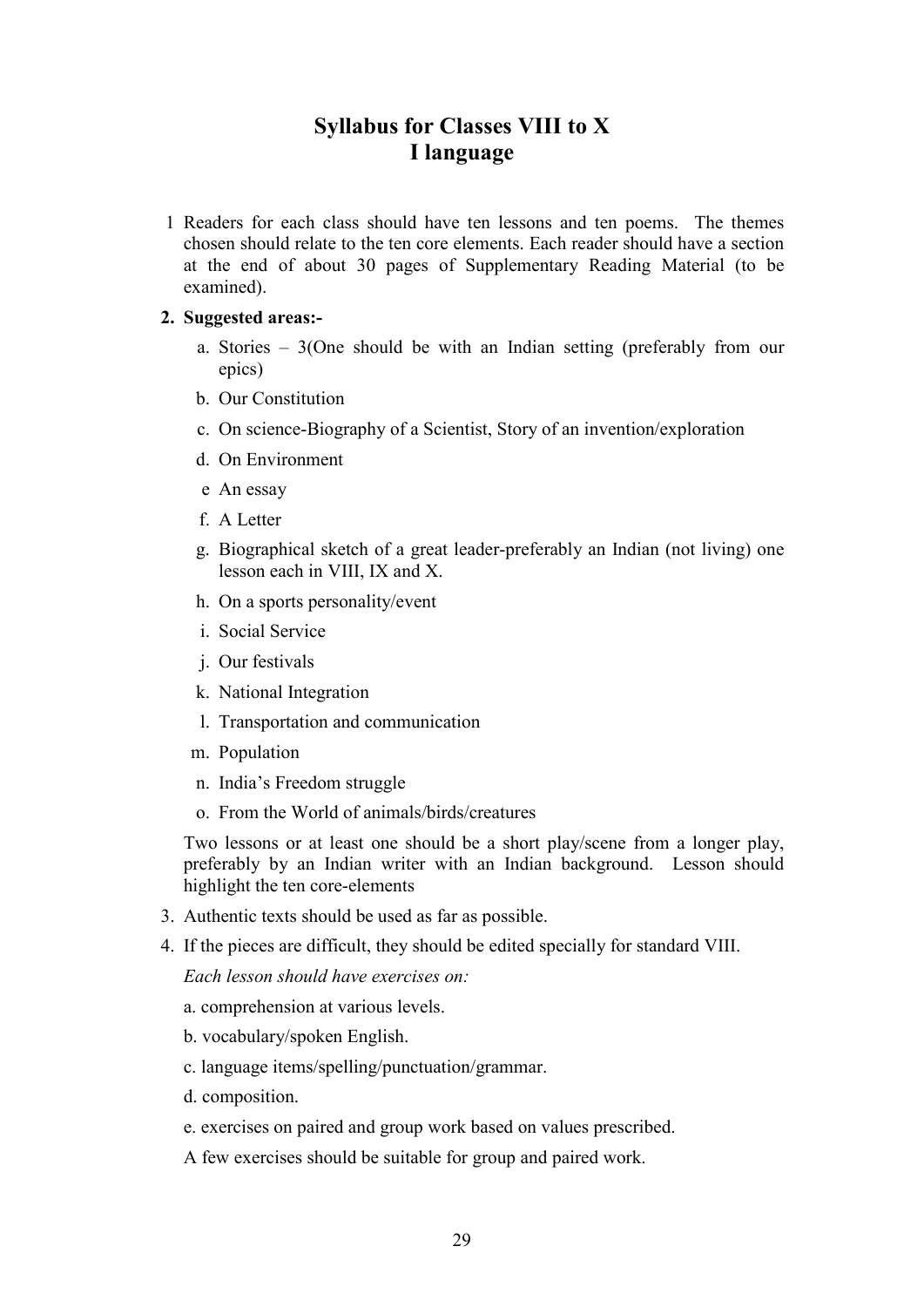In the text book for each class, there should be supplementary reading material, preferably one long story (an abridged classic) and it is to be evaluated. There should be two questions carrying five marks each.

### **Poems:**

- (a) There should be ten poems (about 300 lines) 60 lines for memorization (to be specified) At least three poems should be by Indian Poets. No poem should be beyond 30 lines.
- (b) Each poem should have a note on the poet.
- (c) There should be exercises on comprehension and appreciation.
- (d) Suggested material for reading.

#### **Composition:-**

 Forms a very important part of teaching/learning process at this stage. The learner should be introduced to different forms of writing namely writing of paragraphs, essays, letters (official, business and personal, reports, summarizing and precis).

### **Grammar:**

 All the topics listed under grammar for V, VI and VII should be reinforced in VIII, IX, and X. The following aspects should be covered under grammar.

- 1.parts of Speech
- 2.tense forms. Finites and Non finites, Infinitives, gerunds.
- 3.degrees of comparison.
- 4. complex idioms and phrases.
- 5. reported speech.
- 6. the passive voice.
- 7.transformation of simple, complex and compound sentences.
- 8.analysis of Sentences.
- 9.synthesis of Sentences.

#### **Stylistics.**

 Prosody, diction, figures of speech, major material forms sonnets, couplets, ballads, odes and lyrics should form part of the study at this level.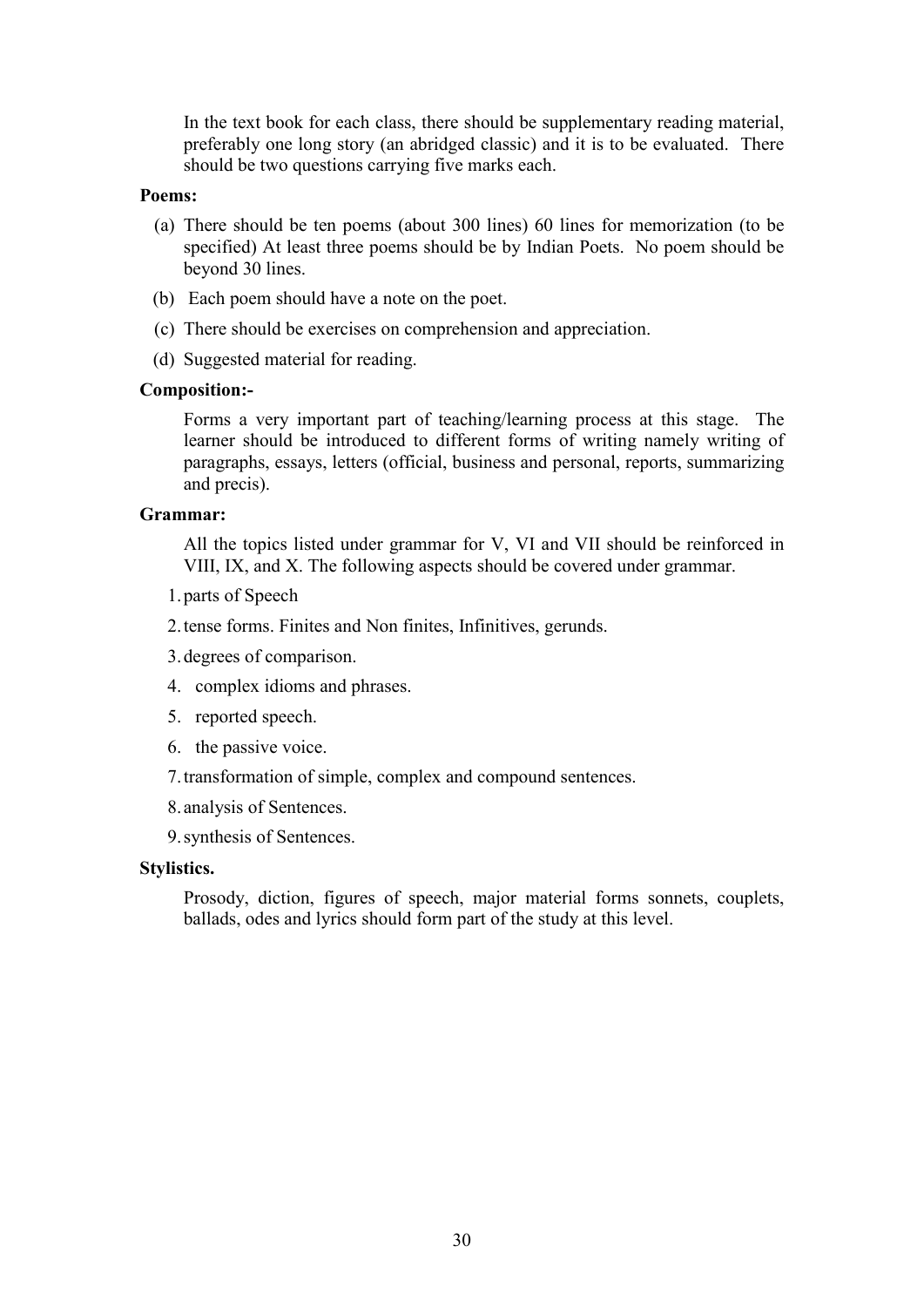### **Vocabulary.**

 As the students at all levels are exposed to the world of knowledge through the media they are usually exposed to the world of experience and they should learn more and more words. The break up for each class is as follows:

| <b>Standard</b><br><b>Vocabulary</b> |      | <b>Active Vocabulary General/Recognition</b> | <b>Total</b> |
|--------------------------------------|------|----------------------------------------------|--------------|
| VII                                  | 750  | 750                                          | 1500         |
| IX                                   | 750  | 750                                          | 1500         |
| X                                    | 1000 | 750                                          | 1750         |

 The students must be encouraged to read not only their text books but also other materials and encouraged to examine critically all facts, ideas and events present in the reading material and form their own judgment. Intensive practice in writing can be given by way of writing reports of fields visits, answers to questions based on the text, invitations applications for leave etc.,

#### **Allocation of periods:**

| No. of periods available: 210 (Six periods per week for 36 weeks) |  |  |
|-------------------------------------------------------------------|--|--|
|                                                                   |  |  |

| For ten prose lessons                     |     |
|-------------------------------------------|-----|
| For ten Poems                             | 30  |
| <b>Supplementary Reading</b>              | 25  |
| Testing, evaluation and remedial teaching | 40  |
| Examinations (2)                          | 15  |
|                                           | 210 |

**Note: The lessons can be conveniently distributed into two semesters. This decision can be taken by the textbook writers.** 

**Scheme of Evaluation for semester examination I language (Classes VIII & IX)** 

#### **Oral Test : 25 marks**

|                   | <b>Skill/Objective</b> | <b>Content Area</b>     | <b>Marks</b> |
|-------------------|------------------------|-------------------------|--------------|
|                   | <b>Listening</b>       | <b>Unseen Story</b>     |              |
| Group             | Comprehension          |                         |              |
|                   | <b>Speaking</b>        | <b>Prescribed poems</b> |              |
| <b>Individual</b> | <b>Speaking</b>        | Communication           |              |
|                   | <b>Reading Aloud</b>   | <b>Prescribed prose</b> |              |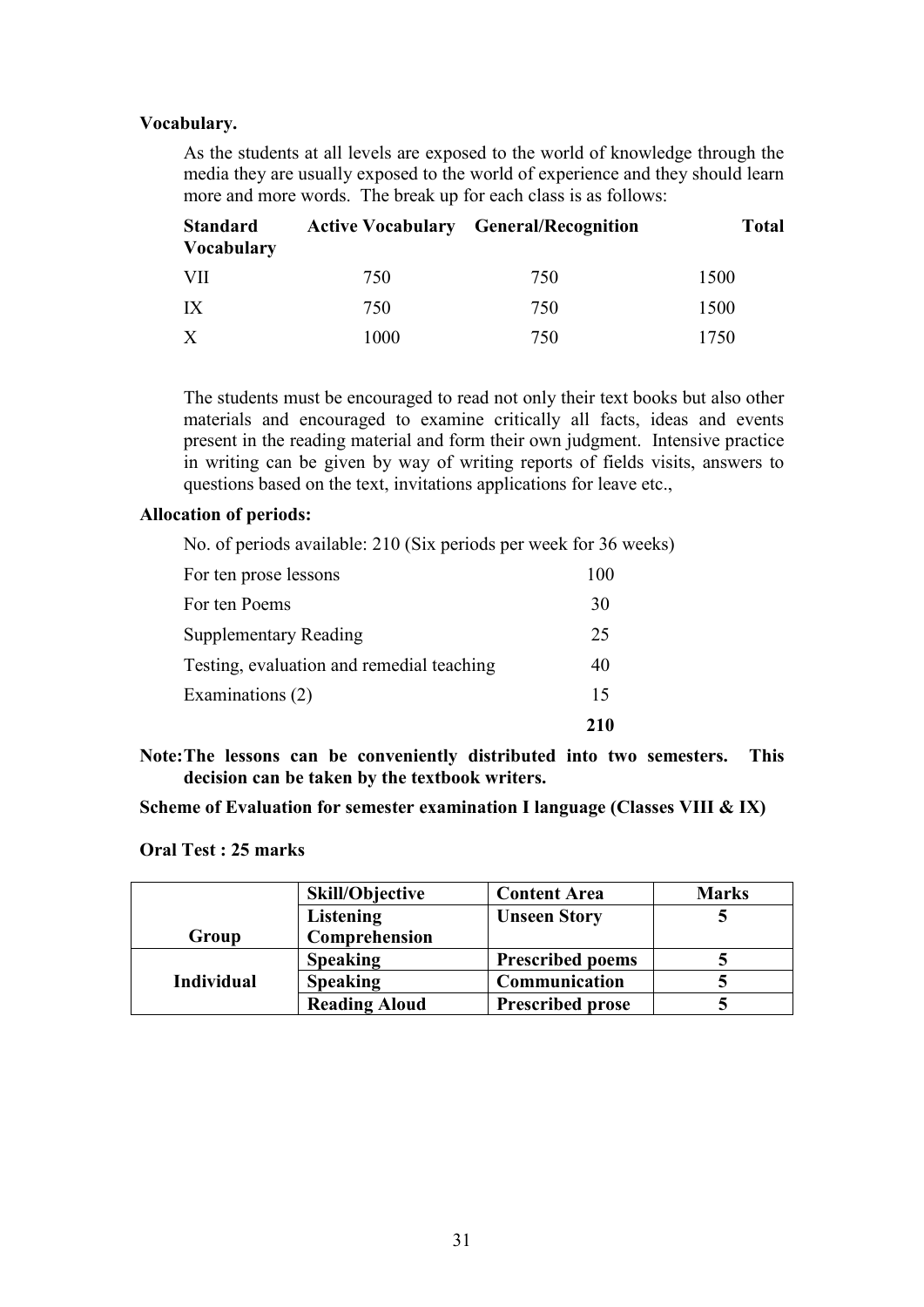## **Written Examination 100 marks**

| Part | Skill/Objective     | <b>Content Area</b>   | <b>Marks</b> |
|------|---------------------|-----------------------|--------------|
| A    | <b>Knowledge of</b> | <b>Reader Prose</b>   | 20           |
|      | content             | General               | 30           |
| B    | Language            | <b>Structure</b>      | 10           |
|      |                     | <b>Vocabulary</b>     | 5            |
|      | Reading             | <b>Reader-Prose</b>   | 10           |
|      | Comprehension       | <b>Reader-Poems</b>   | 5            |
|      |                     | <b>Unseen Passage</b> | 10           |
|      | <b>Study Skills</b> | General               | 10           |

## **Use of Modern Technology:**

 Computer has become an inseparable part of modern life and education. Provision should be made in the text books in the form of exercise/activities which should lend themselves for the use of computers.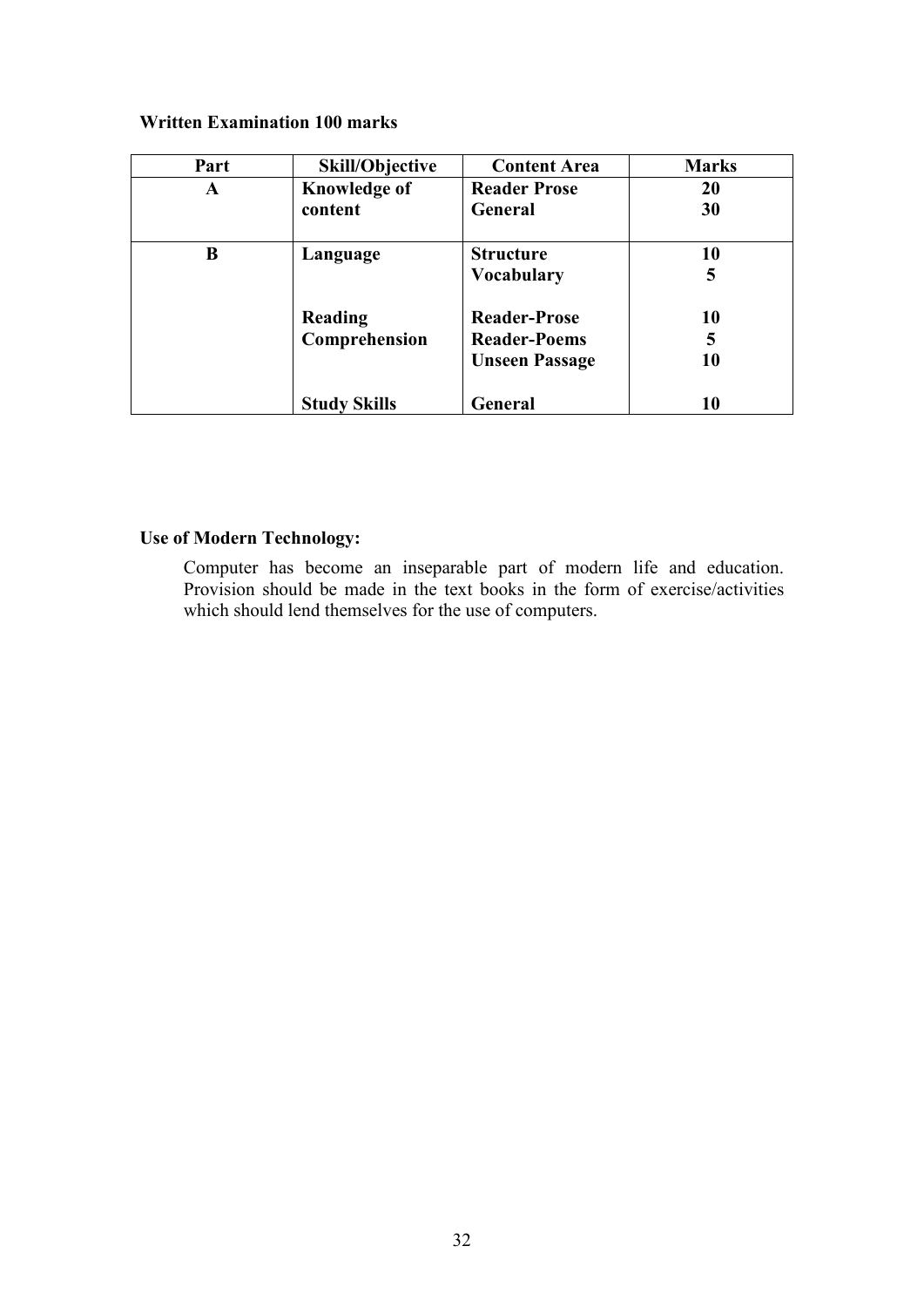## **Syllabus for Classes VIII to X II language**

#### **Suggested areas**

1. Stories – VIII-3, IX and  $X - 2$  each

At least one of the stories should be from one of the Indian Epics

- 2. One lesson should be on environment and its protection
- 3. One lesson could be on a theme of adventure. A short play preferably by a Indian writer
- 4. One lesson should be a biography/autobiography of a scientist/freedom fighter/social reformer/ explorer etc., (Mahatma Gandhi, L.B. Shastry, Subhas Chandra Bose, Homi Baba, J.C. Bose, Bhagat Singh, Dayananda Saraswathi, Vivekananda, Jhansi Lakshmi Bai, Obawa, Rani Chennamma, etc., Select one each for each class.)
- 5. Population Education
- 6. Secularism
- 7. On Sports/Sports personalities/events/interview etc.,
- 8. On a scientific theme without getting into technicalities
- 9. Planning and development in India
- 10. Festivals (may be in the form of a letter)
- 11. Arts and Culture
- 12. Entertainment
- 13. Mass Media
- 14. India's Freedom struggle
- 15. Transport and Communication
- 16. Social Service
- 17. From the world of animals and creatures
- 18. Wonders of the World

 At the end of the Reader (Text book) there should be thirty pages of interesting and simple reading material (five short stories) to help learners cultivate reading habits and this is to be evaluated.

#### **Poems**

 Poetry is mainly for enjoyment and not so much for language learning and therefore there should be eight poems, a maximum of 150 lines. No poem should exceed 30 lines. 40 lines are for memorization. Out of the eight poems a minimum of 2 should be by Indian poets. It may also be kept in mind that one can not strictly go by these prescriptions as the poems have to be taken as they are available.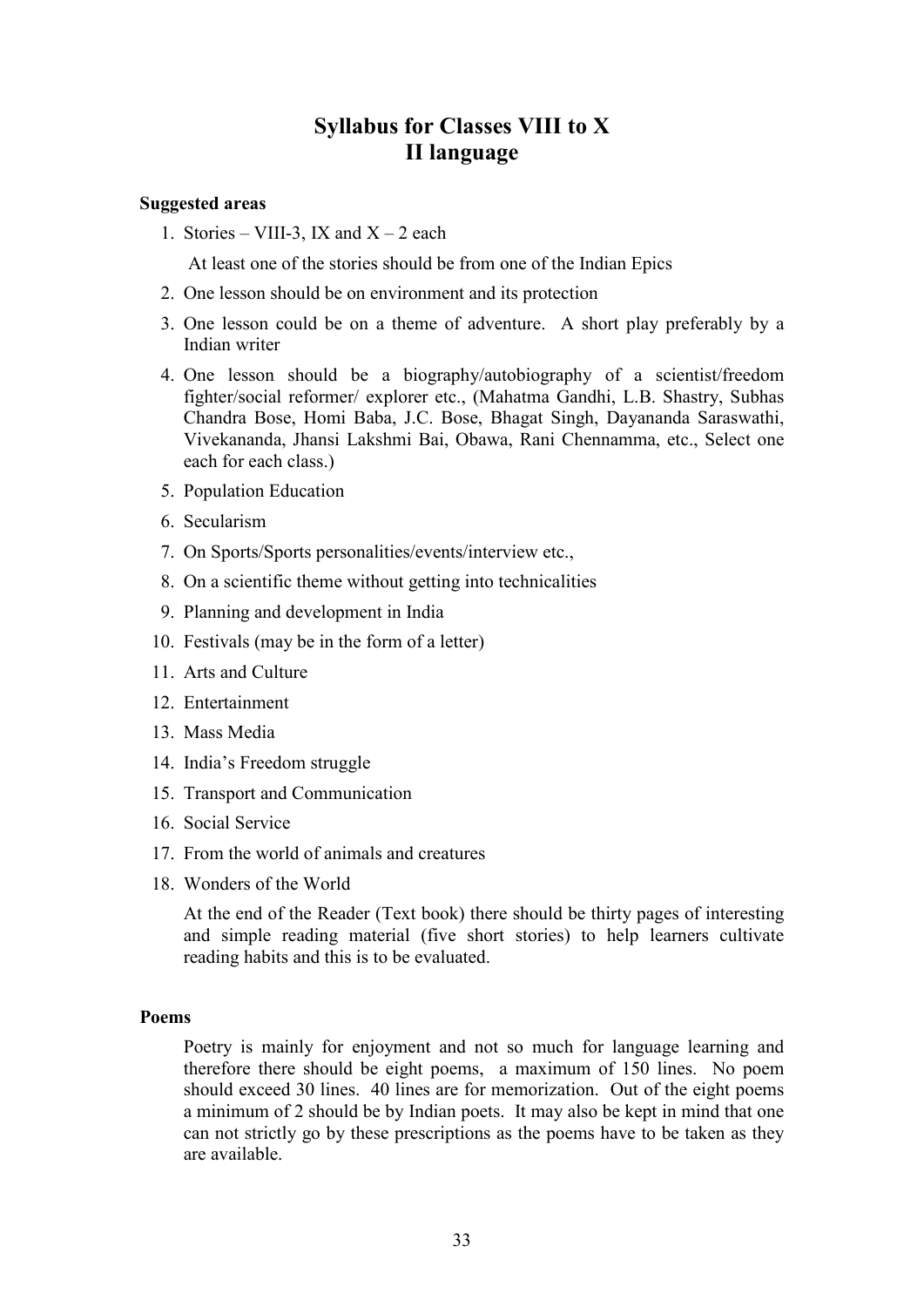The poems chosen may be on the following themes.

- a. Patriotism
- b. Story poems
- c. On nature
- d. On adventure
- e. On animals
- f. On a social theme (Sarojini Naidu, Tagore, Ezekiel etc.,)

### **Formal Grammar**

 Formal grammar lessons must be based on items of grammar, which have already been taught in the form of teaching items. Grammatical labels and rules may be given after a brief revision of the items. The following aspects should be covered under grammar.

- 1.parts of Speech
- 2.tense forms. Finites and Non finites, Infinitives, gerunds.
- 3.degrees of comparison.
- 4. complex idioms and phrases.
- 5. reported speech.
- 6. the passive voice.
- 7.transformation of simple, complex and compound sentences.

### **Composition**

Written work in the form of composition forms part of each unit. Suggestions are given in the text book for the unit concerned. The following broad suggestions, however, may be followed.

- 1. Plan oral preparation before asking learners to write an exercise
- 2. Help them organize the material in the right sequence into neat paragraphs.
- 3. Help them use the right linkers to join sentences so that they do not write disjointed sentences.
- 4. Depending on the linguistic level of the class, write either the entire composition on the blackboard or write clues which learners may use and write the piece on their own.
- 5. Themes can be chosen from the text or the core elements prescribed for each class.

### **Vocabulary**

 1. As the students at all levels are exposed to the world of knowledge through the media, they get more experience and they should learn more and more words. The break-up for each class is as follows: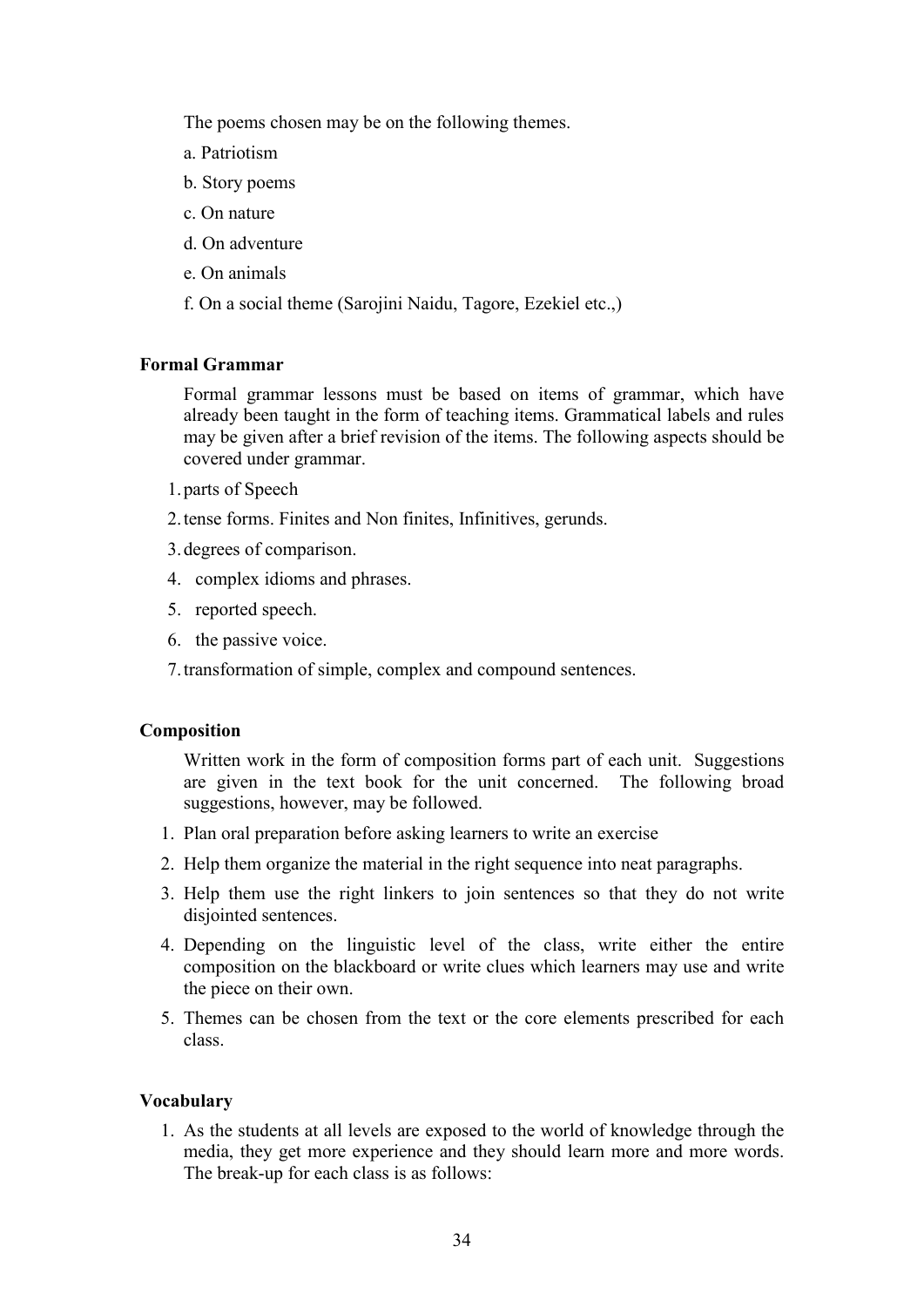| Standards    |     | <b>Active Vocabulary Recognition Vocabulary</b> | <b>Total</b> |
|--------------|-----|-------------------------------------------------|--------------|
| VIII         | 300 | 400                                             | 700          |
| IX           | 400 | 400                                             | 800          |
| X            | 500 | 500                                             | 1000         |
| <b>Total</b> |     |                                                 | 2500         |

 In order to help learners master a vast vocabulary supplementary reading materials are to be provided at the end of each textbook. This part serves as the non-detailed text which is to be examined at the end of the year.

 2. Computer has become an indivisible part of modern life. The learning materials should include exercise and activities which could lend themselves to the use computers.

#### **Allocation of Periods**

| Number of periods available          | 180  |
|--------------------------------------|------|
| Teaching prose 8 lessons             | 96   |
| Teaching 8 Poems                     | 24   |
| Testing and evaluation Remedial Work | 40   |
| Examinations(2)                      | 20   |
|                                      | 1 RD |

## **Note: The lessons can be conveniently distributed into two semesters. This decision can be taken by the textbook writers.**

| Sl.                      | <b>Areas to be covered</b>            | weight $%$ |    |  |
|--------------------------|---------------------------------------|------------|----|--|
| No.                      |                                       |            | IX |  |
|                          | Oral Test (Group)                     |            |    |  |
|                          | Listening Comprehension               |            |    |  |
| 1.1                      | Story (unknown)                       | 10         | 10 |  |
| 1.2                      | General (unknown)                     | 10         | 10 |  |
| Oral Test (Pair)         |                                       |            |    |  |
| 2                        | Communication - Conversation          | 5          |    |  |
|                          | (known content)                       |            |    |  |
| Oral Test (individual)   |                                       |            |    |  |
| 3                        | Reciting a poem                       | 5          |    |  |
| 4                        | Reading aloud                         | 5          |    |  |
| $\overline{\mathcal{L}}$ | Answering questions (prescribed text) | 5          | 10 |  |
|                          |                                       | 40         | 30 |  |

### Scheme of Evaluation for semester examination II and III language.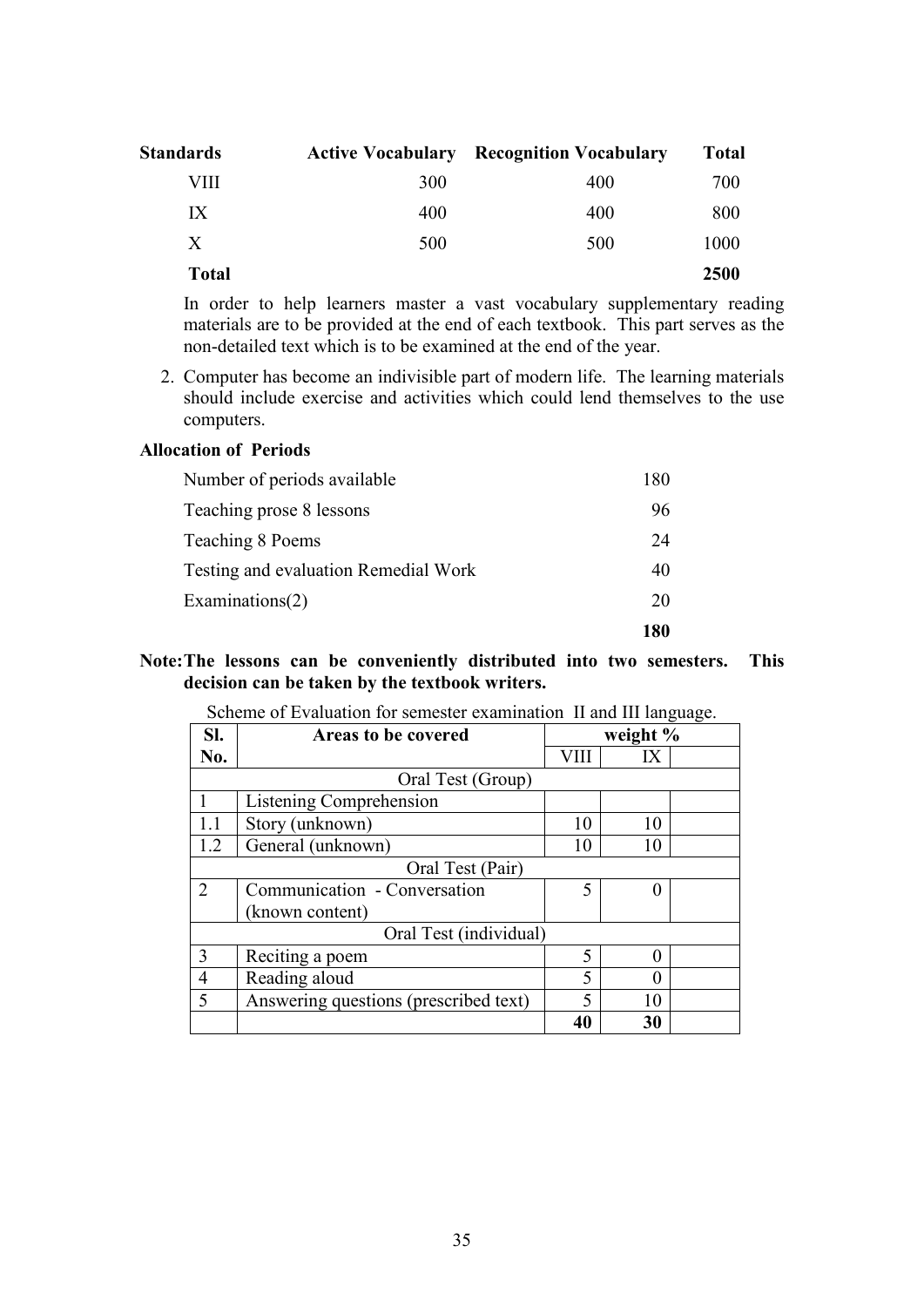| SI.            | Areas to be covered                   | weight % |             |  |
|----------------|---------------------------------------|----------|-------------|--|
| No.            |                                       | VIII     | IX          |  |
|                | Written test                          |          |             |  |
|                | Reading comprehension I               |          |             |  |
| 1.1            | Story (unknown)                       | 10       | 10          |  |
| 1.2            | General – a short paragraph           | 10       | 10          |  |
|                | (unknown)                             |          |             |  |
| $\overline{2}$ | Reading comprehension II (unknown)    | 5        | 10          |  |
|                | (Sequencing, identifying two stories) |          |             |  |
| 3              | Reading comprehension III poems       | 5        | 0           |  |
| $\overline{4}$ | Copying a given text                  | 5        | 5           |  |
| 5              | Writing a poem from memory            | 5        | $\varsigma$ |  |
| 6              | Vocabulary                            | 10       | 15          |  |
| 7              | Usage                                 | 10       | 15          |  |
|                |                                       | 60       | 70          |  |

### **Class X will have the same scheme as given by the SSLC Board.**

### **Format for the textbooks**

Each unit can have three parts.

- Part A will have the lesson. Depending on the class, the content coverage may vary. While in lower classes, more pictures and less of text is preferred, in higher classes authentic texts of about 500 words can be given. This can be finalised by the textbook writers.
- Part B will have worksheets for language practice to provide opportunities for conversation practice,writing, grammar practice activities - exercises for listening.
- Part C will have suggestions for project work/self learning activities. It can also include a sample question paper for the semester examination.

### **Suggested format of the Readers (for II language classes V to VII)**

- 1. Preface
- 2. List of skills
- 3. Contents
- 4. 8 Units with the following sections in each of them.

A - a prose piece on one of the themes suggested - about 700 words authentic text with minor modifications if necessary - comprehension exercise, glossary. (Illustrations need to be suggested)

 a short poem along with exercises – simple poems that suit the levels of children should be selected.

B - Worksheets for language practice to provide opportunities for conversation

practice, writing, grammar practice activities - exercises for listening.

C - Suggestions for project work/self learning activities.

5. A samples question paper for the semester examinations